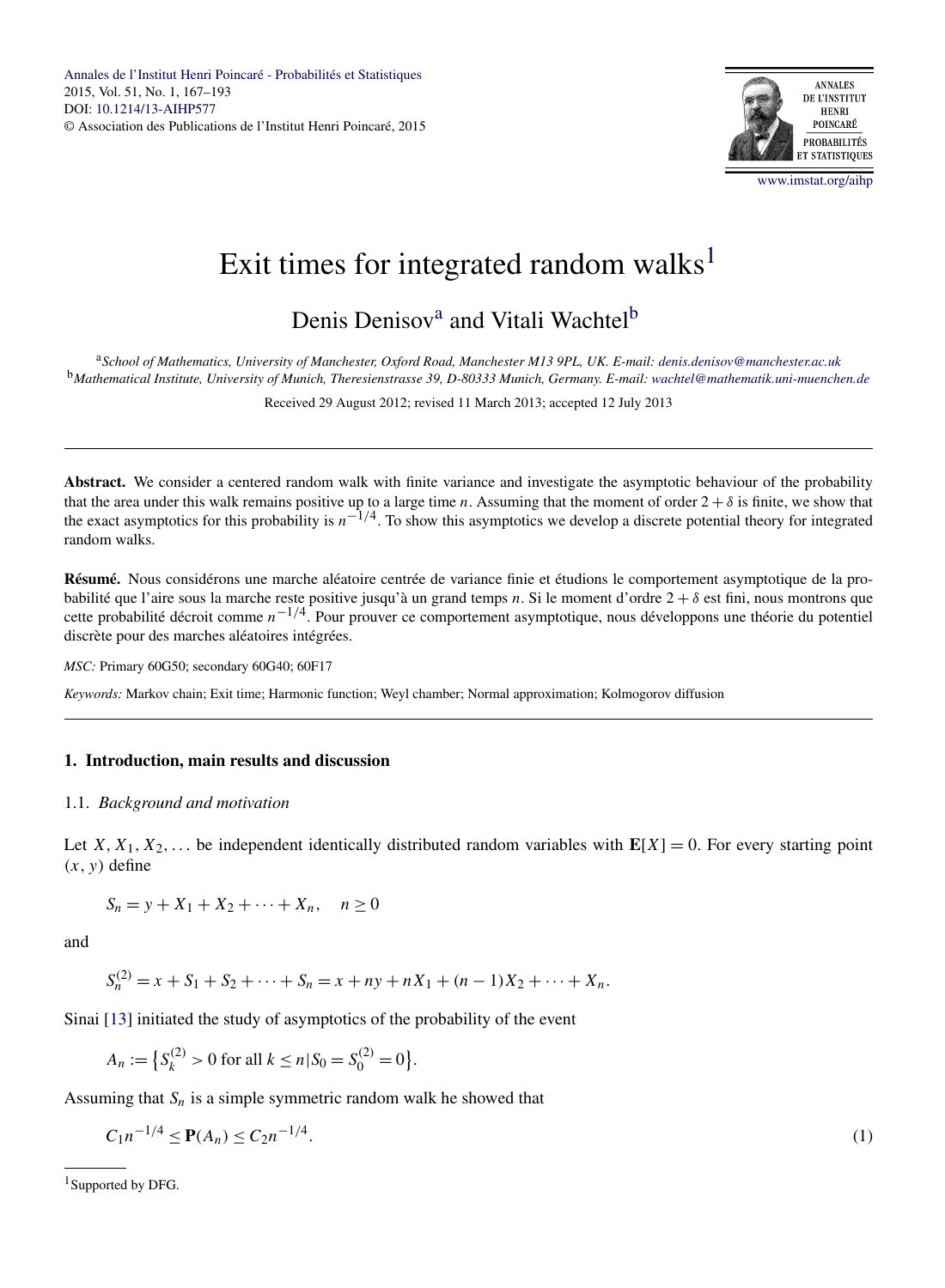<span id="page-1-0"></span>The same bounds were obtained for some other special cases in [\[14\]](#page-26-0).

Aurzada and Dereich [\[2\]](#page-25-0) have shown that if  $\mathbf{E}e^{\beta|X|} < \infty$  for some positive  $\beta$  then

$$
C_{*}n^{-1/4}\log^{-4} n \le \mathbf{P}(A_n) \le C^*n^{-1/4}\log^4 n \tag{2}
$$

with some positive constants *C*<sup>∗</sup> and *C*∗. The bounds in (2) are just a special case of the results in [\[2\]](#page-25-0) for *q*-times integrated random walks and Levy processes. Dembo, Ding and Gao [\[5\]](#page-25-0) have recently shown that [\(1\)](#page-0-0) is valid for all random walks with finite second moment.

Exact asymptotics for  $P(A_n)$  are known only in some special cases. Vysotsky [\[15\]](#page-26-0) has shown that if, in addition to the second moment assumption,  $S_n$  is either right-continuous or right-exponential then

$$
\mathbf{P}(A_n) \sim C n^{-1/4}.\tag{3}
$$

(Here and throughout  $a_n \sim b_n$  means that  $\frac{a_n}{b_n} \to 1$  as  $n \to \infty$ .)

It is natural to expect that (3) holds for all driftless random walks with finite variance.

If the second moment condition is replaced by the assumption that *X* belongs to the domain of normal attraction of the spectrally positive *α*-stable law with some *α* ∈ *(*1*,* 2], then [\(1\)](#page-0-0) and (3) remain valid with *n*−*(α*−1*)/*2*<sup>α</sup>* instead of *n*<sup>−1/4</sup>, see [\[5\]](#page-25-0) and [\[15\]](#page-26-0).

The methods used in the above mentioned papers are quite different. It is not clear what the most natural tool is for this problem. Here we propose another approach to this problem. More precisely, we develop a potential theory for integrated random walks, which allows one to determine the exact asymptotic behaviour of **P***(An)*. It can be seen as a continuation of our studies of exit times of multi-dimensional random walks, see [\[6,7\]](#page-25-0).

It is clear that the sequence  $\{S_n^{(2)}\}_{n\geq 1}$  is non-Markovian. This fact complicates the analysis of the integrated random walk. However, it is possible to obtain the Markovian property by increasing the dimension of the process. More precisely, we consider the process

$$
Z_n := (S_n^{(2)}, S_n).
$$

Then, the first time when  $S_n^{(2)}$  is not positive coincides with the following exit time of  $Z_n$ 

$$
\tau := \min\{k \geq 1: Z_k \notin \mathbb{R}_+ \times \mathbb{R}\}.
$$

In our recent paper [\[7\]](#page-25-0) we suggested a method of studying random walks conditioned to stay in a cone. Similarly in the case of the integrated random walks we have a (quite simple) cone  $\mathbb{R}_+ \times \mathbb{R}$ , but the process  $Z_n$  is "really" Markov, i.e. the increments are not independent. We show that the method from [\[7\]](#page-25-0) can be adapted to the case of Markov chain *Z<sub>n</sub>*, and this adaptation allows one to find asymptotics of  $P_z(\tau > n)$  for every starting point  $z = (x, y)$ .

#### 1.2. *Main result*

We start with results and notation for the integrated Brownian motion. This process is also known as the Kolmogorov diffusion.

Let  $B_t$  be a standard Brownian motion and consider a two-dimensional process  $(\int_0^t B_s ds, B_t)$ . Since this process is Gaussian, one can obtain, by computing correlations, that the transition density of  $\int_0^t B_s ds$ ,  $B_t$ ) is given by

$$
p_t(x, y; u, v) = \frac{\sqrt{3}}{\pi t^2} \exp\left\{-\frac{6(u - x - ty)^2}{t^3} + \frac{6(u - x - ty)(v - y)}{t^2} - \frac{2(v - y)^2}{t}\right\}.
$$

Let

$$
\tau^{bm} := \min\bigg\{t > 0: \ x + yt + \int_0^t B_s \, \mathrm{d}s \le 0\bigg\}.
$$

The behaviour of  $(\int_0^t B_s \, ds, B_t)$  killed upon  $\mathbb{R}_+ \times \mathbb{R}$  was studied by many authors. Here we will follow a paper by Groeneboom, Jongbloed and Wellner [\[9\]](#page-25-0), where one can also find a history of the subject and corresponding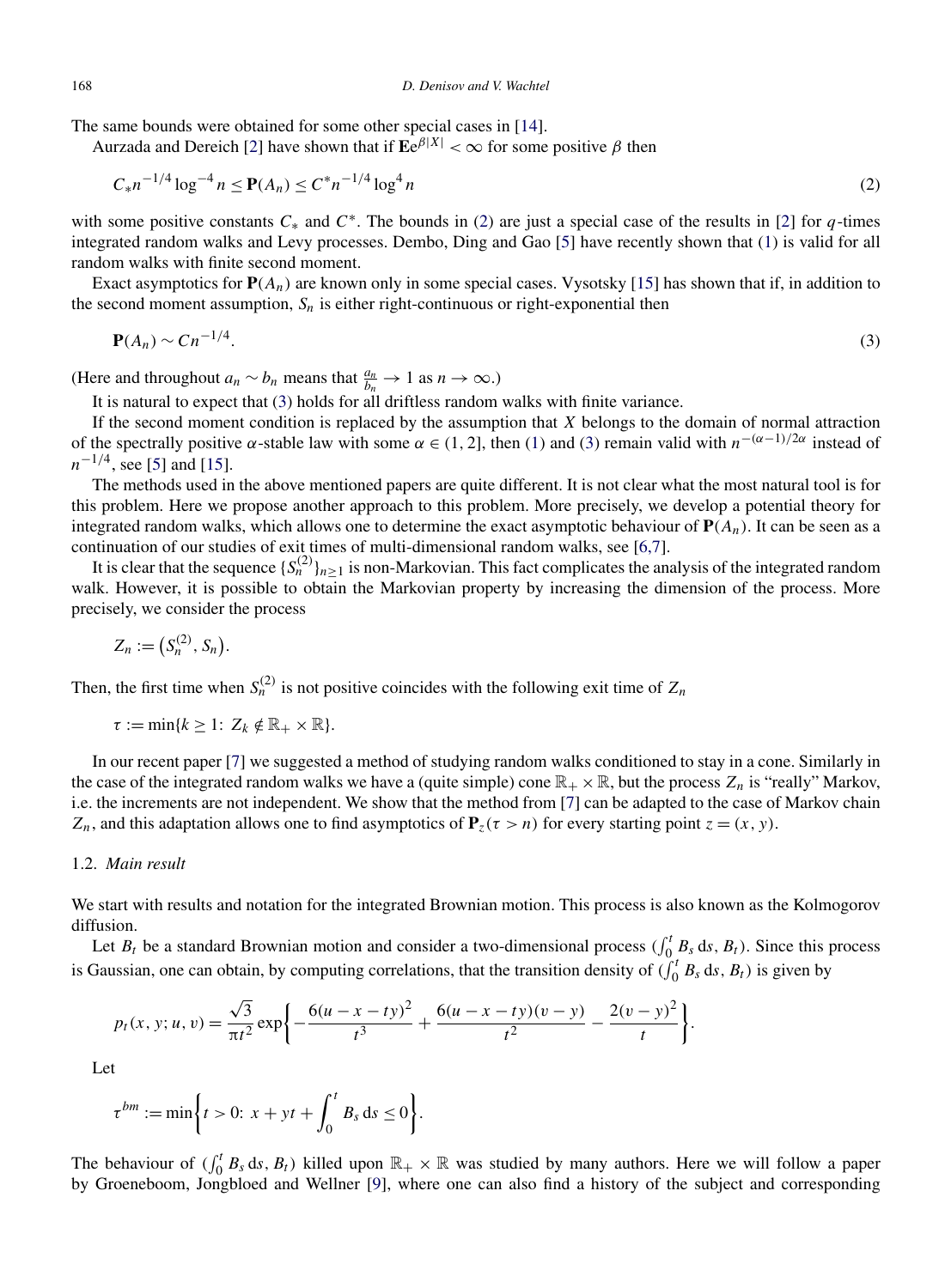<span id="page-2-0"></span>references. In particular they found the positive harmonic function for this process, which is given by the following relations:

$$
h(x, y) = \begin{cases} (\frac{2}{9})^{1/6} \frac{y}{x^{1/6}} U(\frac{1}{6}, \frac{4}{3}, \frac{2y^3}{9x}), & y \ge 0, \\ -(\frac{2}{9})^{1/6} \frac{1}{6} \frac{y}{x^{1/6}} e^{2y^3/9x} U(\frac{7}{6}, \frac{4}{3}, -\frac{2y^3}{9x}), & y < 0, \end{cases}
$$
(4)

where *U* is the confluent hypergeometric function:

$$
U(a, b, w) = \frac{\Gamma(1-b)}{\Gamma(a-b+1)} M(a, b, w) + \frac{\Gamma(b-1)}{\Gamma(a)} w^{1-b} M(a-b+1, 2-b, w)
$$

with

$$
M(a, b, w) = \sum_{n=0}^{\infty} \frac{w^n}{n!} \prod_{j=0}^{n-1} \left( \frac{a+j}{b+j} \right).
$$

Function *h*(*x*, *y*) is harmonic in the sense that  $\mathcal{D}h = 0$  on  $\mathbb{R}_+ \times \mathbb{R}$ , where  $\mathcal{D} = y \frac{\partial}{\partial x} + \frac{1}{2} \frac{\partial^2}{\partial y^2}$  is the generator of  $(\int_0^t B_s \, ds, B_t)$ . Using the explicit density of  $P_{(0,1)}(\tau^{bm} > t)$  found in [\[12\]](#page-26-0), they derived asymptotics

$$
\mathbf{P}_{(x,y)}\big(\tau^{bm} > t\big) \sim \varkappa \frac{h(x,y)}{t^{1/4}}, \quad t \to \infty,
$$
\n<sup>(5)</sup>

where  $\chi = \frac{3\Gamma(1/4)}{2^{3/4}\pi^{3/2}}$ .<br>The function *h* defined in (4) is harmonic for the killed integrated Brownian motion, that is,

$$
\mathbf{E}_{(x,y)}\bigg[h\bigg(\int_0^t B_s \, \mathrm{d} s, B_t\bigg); \tau^{bm} > t\bigg] = h(x,y), \quad x \in \mathbb{R}_+, y \in \mathbb{R}, t > 0.
$$

In other words,  $h \left( \int_0^t B_s \, ds, B_t \right) \mathbb{1} \{ \tau^{bm} > t \}$  is a non-negative martingale.

Our approach relies on the construction of a harmonic function for the killed integrated random walk. More precisely, we are looking for a positive function *V* such that the sequence  $V(Z_n)1\{\tau > n\}$  is a martingale or, equivalently,

$$
V(z) = \mathbf{E}_z[V(Z_1); \tau > 1], \quad z \in \mathbb{R}_+ \times \mathbb{R}.\tag{6}
$$

Our main result is the following theorem.

**Theorem 1.** Assume that  $\mathbf{E}X = 0$ ,  $\mathbf{E}[X^2] = 1$  and  $\mathbf{E}|X|^{2+\delta} < \infty$  for some  $\delta > 0$ . Then the function

$$
V(z) := \lim_{n \to \infty} \mathbf{E}_z[h(Z_n); \tau > n]
$$

*is well-defined*, *strictly positive on*

$$
K_{+} := \{ z \in \mathbb{R}_{+} \times \mathbb{R} : \mathbf{P}_{z}(Z_{n} \in \mathbb{R}_{+} \times \mathbb{R}_{+}, \tau > n) > 0 \text{ for some } n \geq 0 \}
$$

*and satisfies* (6), *i*.*e*. *it is harmonic for the killed integrated random walk*. *Moreover*,

$$
\mathbf{P}_z(\tau > n) \sim \varkappa \frac{V(z)}{n^{1/4}} \quad \text{as } n \to \infty \tag{7}
$$

*and*

$$
\mathbf{P}_z \bigg( \bigg( \frac{S_n^{(2)}}{n^{3/2}}, \frac{S_n}{n^{1/2}} \bigg) \in \cdot \bigg| \tau > n \bigg) \to \mu \quad weakly,
$$
\n<sup>(8)</sup>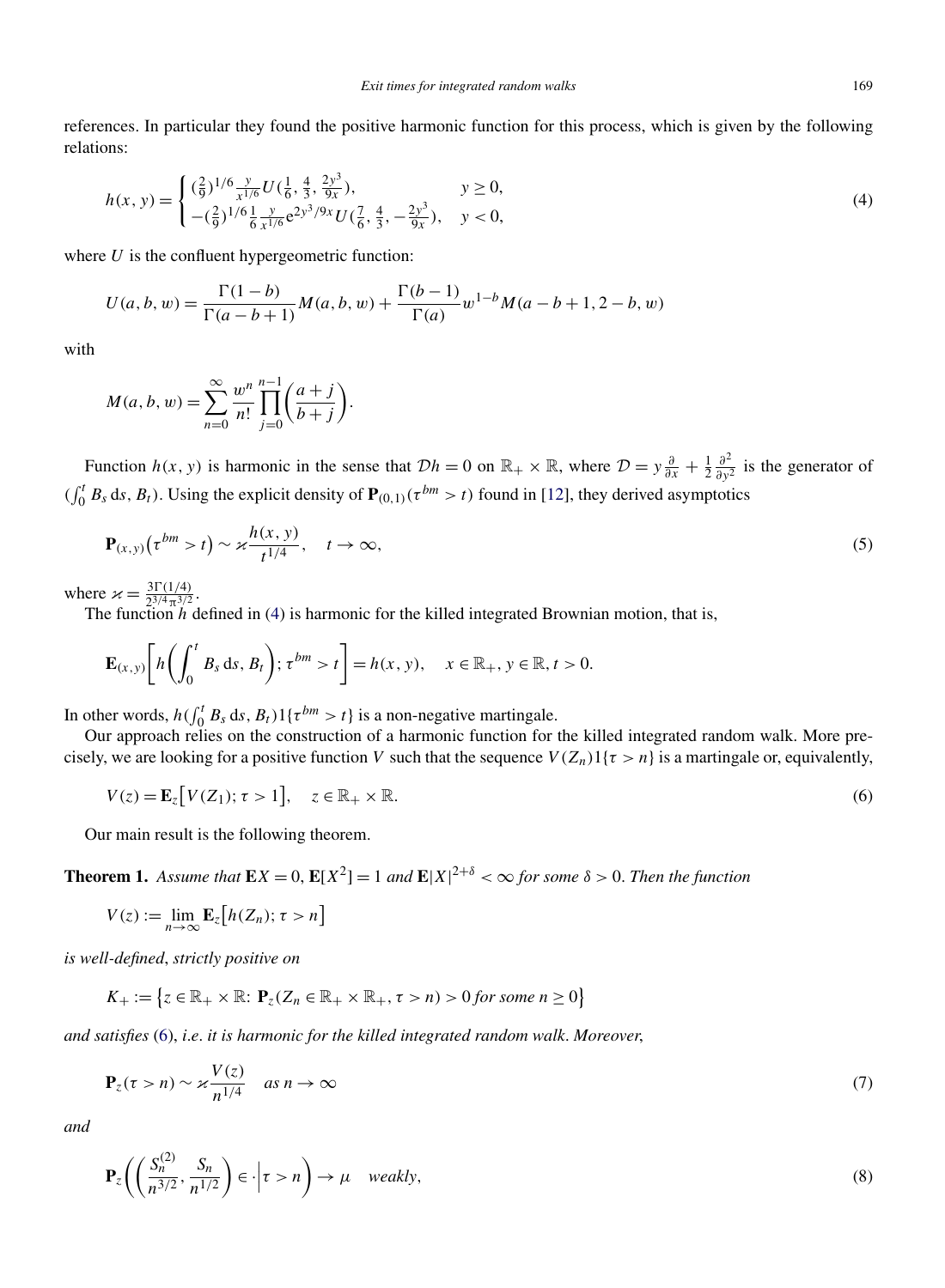<span id="page-3-0"></span>*where μ has density*

$$
\overline{h}(x, y) = \frac{2^{9/4}\sqrt{\pi}}{\sqrt{3}\Gamma(1/4)} \int_0^1 \int_0^\infty w^{3/2} s^{-1/2} \exp\{-2w^2/s\} q_{1-s}(x, -y; 0, -w) \, ds \, dw
$$

*and*

 $q_t(x, y; u, v) = p_t(x, y; u, v) - p_t(x, y; u, -v).$ 

*Remark 2. One should notice that*  $\overline{h}(x, y) = x^{-1}\overline{h}(1, x, -y)$ , *where*  $\overline{h}(t, x, y)$  *is defined in* (2.24) *of* [\[9\]](#page-25-0).

From [\(7\)](#page-2-0) and the total probability formula we obtain

**Corollary 3.** *For every random walk satisfying the conditions of Theorem* [1](#page-2-0)

$$
\mathbf{P}(A_n) \sim \frac{C}{n^{1/4}}
$$

*with*

$$
C = \varkappa \mathbf{E}[V((X, X)), X > 0].
$$

It should be noted that the function *V* constructed in Theorem [1](#page-2-0) is very hard to compute. We did not find any example, where one can give an explicit expression for *V* . For numerical calculations, e.g. Monte-Carlo simulations, the definition in Theorem [1](#page-2-0) is not very helpful, since it contains a limit. For that reason we derive an alternative representation for the harmonic function.

As the function *h* is defined only for  $z \in \mathbb{R}_+ \times \mathbb{R}$ , we extend it to  $\mathbb{R}^2$  by putting  $h = 0$  outside  $\mathbb{R}_+ \times \mathbb{R}$  and introduce a corrector function

$$
f(z) = \mathbf{E}_z h(Z(1)) - h(z), \quad z \in \mathbb{R}^2.
$$
 (9)

This function is well defined since we have extended *h* to the whole plane.

**Proposition 4.** *Under the assumptions of Theorem* [1,](#page-2-0)

$$
V(z) = h(z) + \mathbf{E}_z \sum_{k=0}^{\tau - 1} f(Z_k), \quad z \in \mathbb{R}_+ \times \mathbb{R}.
$$
 (10)

#### 1.3. *Local asymptotics for integrated random walks*

Caravenna and Deuschel [\[4\]](#page-25-0) have proven a local limit theorem for  $Z_n$  under the assumption that the distribution of *X* is absolutely continuous. Using similar arguments one can show that if  $X$  is  $\mathbb{Z}$ -valued and aperiodic then

$$
\sup_{\tilde{z}} \left| n^2 \mathbf{P}_z (Z_n = \tilde{z}) - p_1 \left( 0, 0; \frac{\tilde{x}}{n^{3/2}}, \frac{\tilde{y}}{n^{1/2}} \right) \right| \to 0. \tag{11}
$$

Combining this unconditioned local limit theorem with [\(8\)](#page-2-0) one can derive a conditional local limit theorem:

$$
\sup_{\tilde{z}} \left| n^{2+1/4} \mathbf{P}_{z}(Z_n = \tilde{z}, \tau > n) - \varkappa V(z) h\left(\frac{\tilde{x}}{n^{3/2}}, \frac{\tilde{y}}{n^{1/2}}\right) p_1\left(0, 0; \frac{\tilde{x}}{n^{3/2}}, \frac{\tilde{y}}{n^{1/2}}\right) \right| \to 0. \tag{12}
$$

Furthermore, for every fixed  $\tilde{z} \in K_+$ ,

$$
\lim_{n \to \infty} n^{2+1/2} \mathbf{P}_z(Z_n = \tilde{z}, \tau > n) = V(z)V'(z)
$$
\n(13)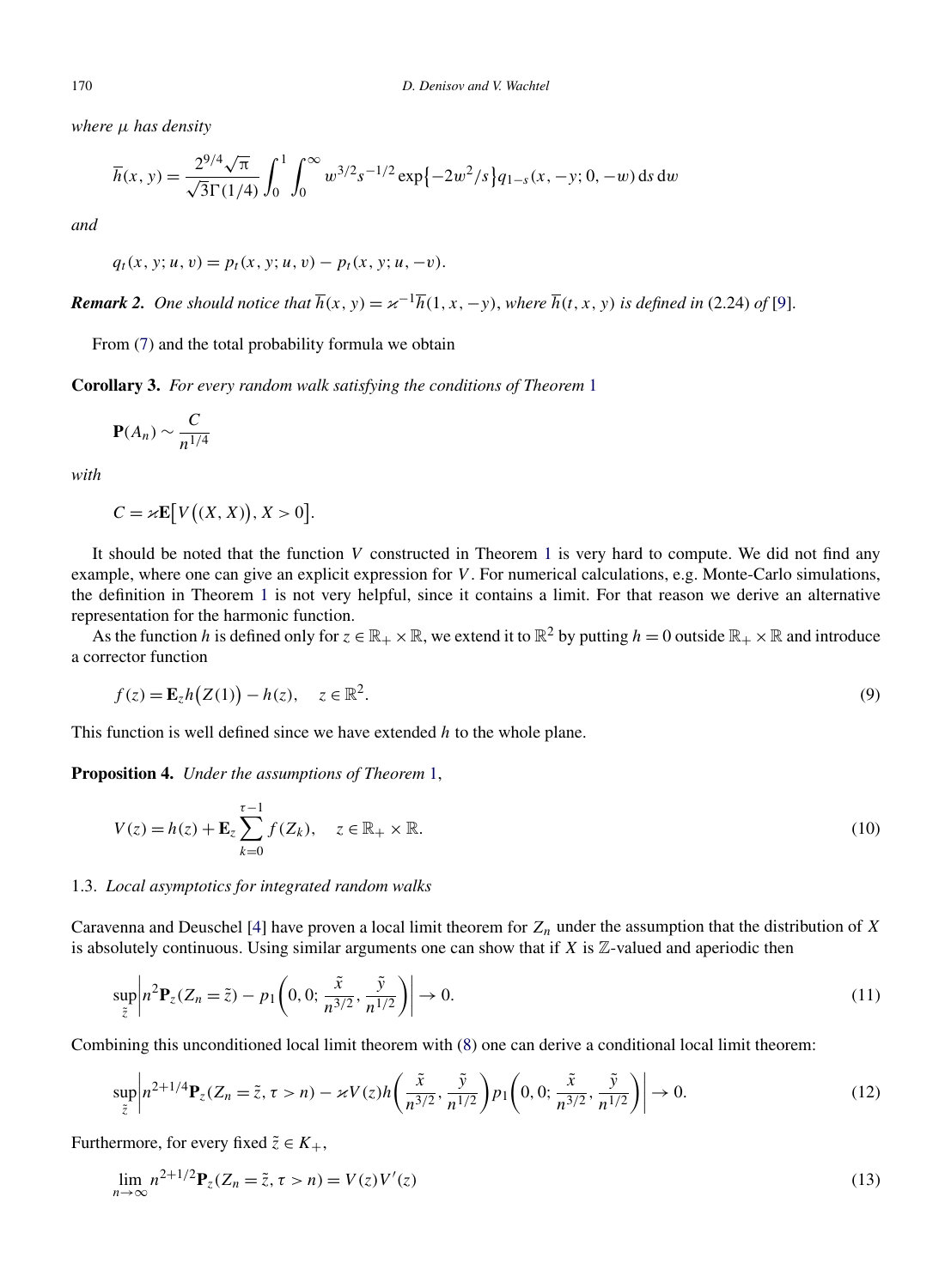with some positive function V'.

The proof of [\(12\)](#page-3-0) and [\(13\)](#page-3-0) repeats virtually word by word the proof of local asymptotics in [\[7\]](#page-25-0), see Section 1.4 and Section 6 there. For this reason we do not give a proof of these statements.

Having [\(13\)](#page-3-0) one can easily show that

$$
\mathbf{P}_0(A_n | Z_{n+2} = 0) \sim \frac{C}{n^{1/2}}
$$

with some positive constant *C*. A slightly weaker form of this relation was conjectured by Caravenna and Deuschel [\[4\]](#page-25-0), Eq. (1.22).

Aurzada, Dereich and Lifshits [\[3\]](#page-25-0) have recently obtained lower and upper bounds for the integrated simple random walk,

$$
cn^{-1/2} \le \mathbf{P}_0(S_1^{(2)} \ge 0, \ldots, S_{4n}^{(2)} \ge 0 | S_{4n} = 0, S_{4n}^{(2)} = 0) \le Cn^{-1/2}.
$$

#### 1.4. *Organisation of the paper*

In [\[7\]](#page-25-0) we have suggested a method of investigating exit times from cones for random walks. In the present paper we have a Markov chain instead of a random walk with independent increments. But it turns out that this fact is not important, and the method from [\[7\]](#page-25-0) works also for Markov processes.

The first step consists in construction of a harmonic function  $V(z)$ . As in [\[7\]](#page-25-0) we start from the harmonic function for the corresponding limiting process. Obviously,

$$
\left(\frac{S_{[nt]}^{(2)}}{n^{3/2}}, \frac{S_{[nt]}}{n^{1/2}}\right) \Longrightarrow \left(\int_0^t B_s \, \mathrm{d}s, B_t\right).
$$

We then define for every  $z \in \mathbb{R}_+ \times \mathbb{R}$ 

$$
V(z) = \lim_{n \to \infty} \mathbf{E}_z \big[ h(Z_n), \tau > n \big].
$$
\n(14)

The justification of this formal definition is the most technical part of our approach. It is worth mentioning that we cannot just repeat the proof from [\[7\]](#page-25-0). There we used a certain a-priori information on the behaviour of first exit times. (It was some moment inequalities, which were already known in the literature.) For integrated random walks we do not have such information and, therefore, should find an alternative way of justification of (14). Here we perform the following steps:

- (1) We show that if  $Z_n$  stays in  $\mathbb{R}_+ \times \mathbb{R}$  for a long time, then its first coordinate becomes large quite quickly, see Lemma [12.](#page-14-0)
- (2) Furthermore, for starting points *z* with big first coordinate we derive recursive upper and lower estimates for  $\mathbf{E}_z[h(Z_n), \tau > n]$ , see Lemma [11.](#page-12-0) This step requires estimates for  $h(x, y)$  and its derivatives, and for the corrector function  $f(x, y)$ . These bounds are obtained in Section [2.1.](#page-5-0)
- (3) Finally, using recursion we show the existence of  $\lim_{n\to\infty} \mathbf{E}_z[h(Z_n), \tau > n]$ , see Proposition [14.](#page-15-0)

Having constructed  $V(x)$  we follow our approach in [\[6,7\]](#page-25-0). More precisely, we apply the KMT-coupling to obtain the asymptotics for *τ* . (This explains our moment condition in Theorem [1.](#page-2-0)) It is worth mentioning that we apply this strong approximation at a stopping time, where the first coordinate of *Zn* becomes sufficiently large. Note that, according to Lemma [12,](#page-14-0) this stopping time is relatively small. The harmonic function is required to come from this stopping time back to the origin. This final step is performed in Lemmas [20](#page-21-0) and [21.](#page-22-0)

For integrated random walks a strong approximation was used in Aurzada and Dereich [\[2\]](#page-25-0). They apply KMTcoupling at a deterministic moment to obtain [\(2\)](#page-1-0). This formula shows that a direct, without use of potential theory, application of coupling produces superfluous logarithmic terms even under the exponential moment assumption.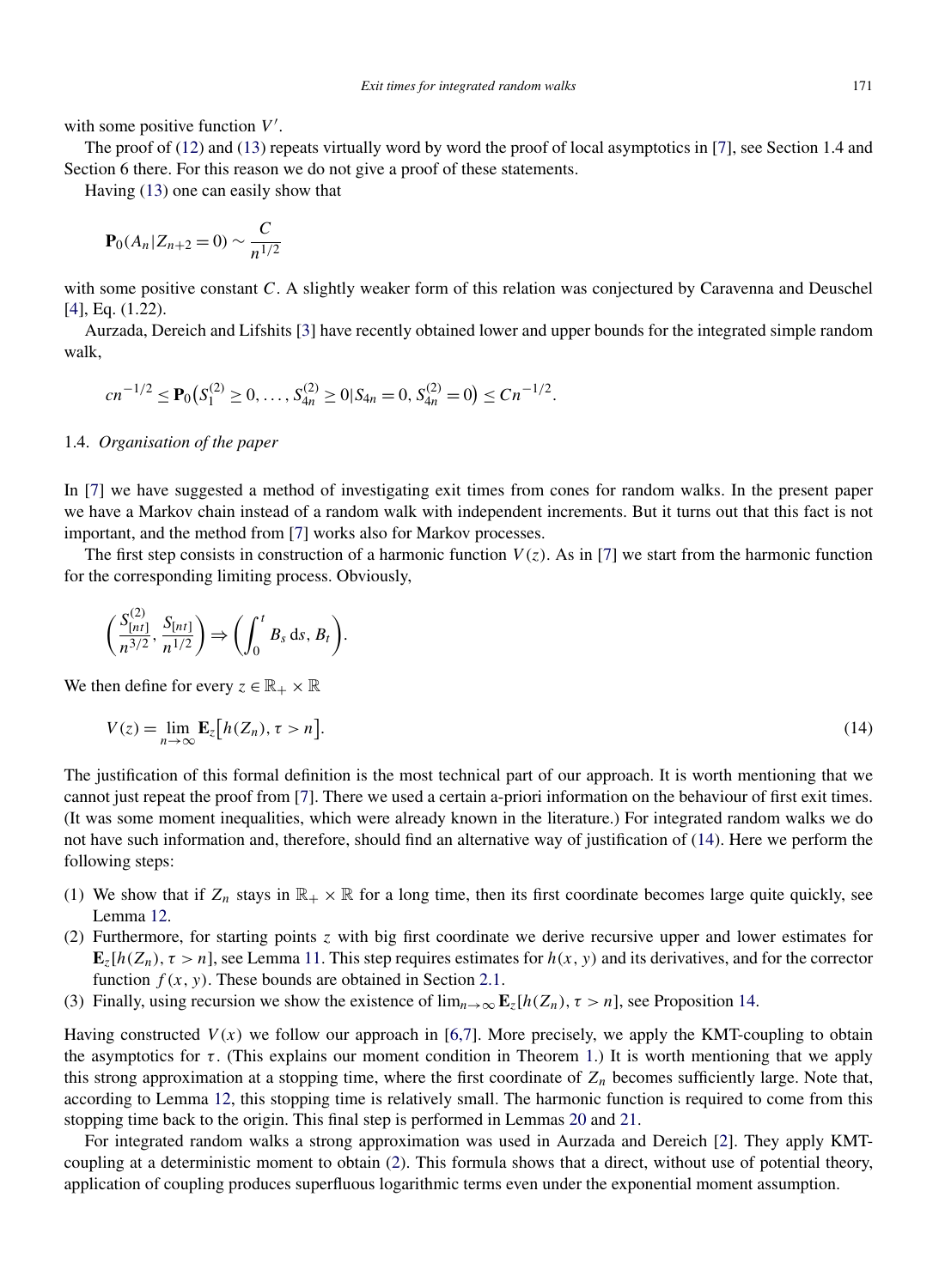#### <span id="page-5-0"></span>1.5. *Conclusion*

In our previous works [\[6,7\]](#page-25-0) we showed that Brownian asymptotics for exit times can be transferred to exit times for multidimensional random walks. In the present work we consider an integrated random walk which can be viewed as a two-dimensional Markov chain. We study exit times from a half-space and transfer the corresponding results for the Kolmogorov diffusion. These examples make plausible the following hypothesis.

Let  $X_n$  be a Markov chain, *D* be an unbounded domain and  $\tau_D := \min\{n \geq 1: X_n \notin D\}$ . Assume that this Markov chain, properly scaled, converges as a process to a diffusion  $Y_t$ ,  $t \ge 0$ . Assume also that the exit time of this diffusion  $T_D := \min\{t \geq 0: Y_t \notin D\}$  has the following asymptotics

$$
\mathbf{P}_y(T_D > t) \sim \frac{h(y)}{t^p}, \quad t \to \infty,
$$

where  $h(y)$  is the corresponding harmonic function of the killed diffusion  $Y_{t \wedge T_D}$ . Then, there exists a positive harmonic function *V*(*x*) for the killed Markov chain  $X_{n \wedge \tau_D}$  such that

$$
\mathbf{P}_x(\tau_D > n) \sim \frac{V(x)}{n^p}, \quad n \to \infty.
$$

Naturally, this general theorem will require some moment assumptions and some assumptions on the smoothness of the unbounded domain *D*. Since we have convergence of processes the domain *D* should have certain scaling properties. Hence it seems natural for the domain *D* to be a cone, at least asymptotically.

#### **2. Construction of harmonic function**

#### 2.1. *Preliminary estimates for*  $h(x, y)$  *and*  $f(x, y)$

The main result of this subsection is an upper bound for *f* which is stated in Lemma [7.](#page-8-0) In the proof we use the Taylor formula, and for that reason we need information on *h* and its derivatives which are proven in following two lemmas.

**Lemma 5.** *Function h has the following partial derivatives*,

$$
\frac{\partial^i h(x, y)}{\partial x^i} = \begin{cases} C_i \left(\frac{2}{9}\right)^{1/6} \frac{y}{x^{1/6 + i}} U \left(\frac{1}{6} + i, \frac{4}{3}, \frac{2y^3}{9x}\right), & x \ge 0, y \ge 0, \\ -\left(\frac{2}{9}\right)^{1/6} \frac{1}{6} \frac{y}{x^{1/6 + i}} e^{2y^3/9x} U \left(\frac{7}{6} - i, \frac{4}{3}, -\frac{2y^3}{9x}\right), & x \ge 0, y < 0 \end{cases}
$$
(15)

*for*  $i > 0$  *and* 

$$
\frac{\partial^{i+1}h(x,y)}{\partial x^{i}\partial y} = \begin{cases} \frac{-3}{i-1/6}C_{i}(\frac{2}{9})^{1/6}\frac{1}{x^{1/6+i}}U(\frac{1}{6}+i,\frac{1}{3},\frac{2y^{3}}{9x}), & x \ge 0, y \ge 0, \\ (\frac{2}{9})^{1/6}\frac{1}{2}\frac{1}{x^{1/6+i}}e^{2y^{3}/9x}U(\frac{7}{6}-i-1,\frac{1}{3},-\frac{2y^{3}}{9x}), & x \ge 0, y < 0. \end{cases}
$$
(16)

*Here*,  $C_0 = 1$  *and*  $C_{i+1} = -C_i(i + 1/6)(i - 1/6)$  *for*  $i \ge 0$ .

**Proof.** We will prove (15) by induction. The base of induction  $i = 0$  corresponds to the definition of  $h$ . Now suppose that (15) is true for *i* and prove it for  $i + 1$ .

Consider first  $y \ge 0$ . By the induction hypothesis,

$$
\frac{\partial^{i+1}h(x, y)}{\partial x^{i+1}} = C_i \left(\frac{2}{9}\right)^{1/6} \frac{\partial}{\partial x} \left[ \frac{y}{x^{1/6+i}} U\left(\frac{1}{6} + i, \frac{4}{3}, \frac{2y^3}{9x}\right) \right]
$$
  
=  $-C_i \left(\frac{2}{9}\right)^{1/6} \frac{y}{x^{1/6+i+1}} \left( \left(\frac{1}{6} + i\right) U\left(\frac{1}{6} + i, \frac{4}{3}, \frac{2y^3}{9x}\right) \right)$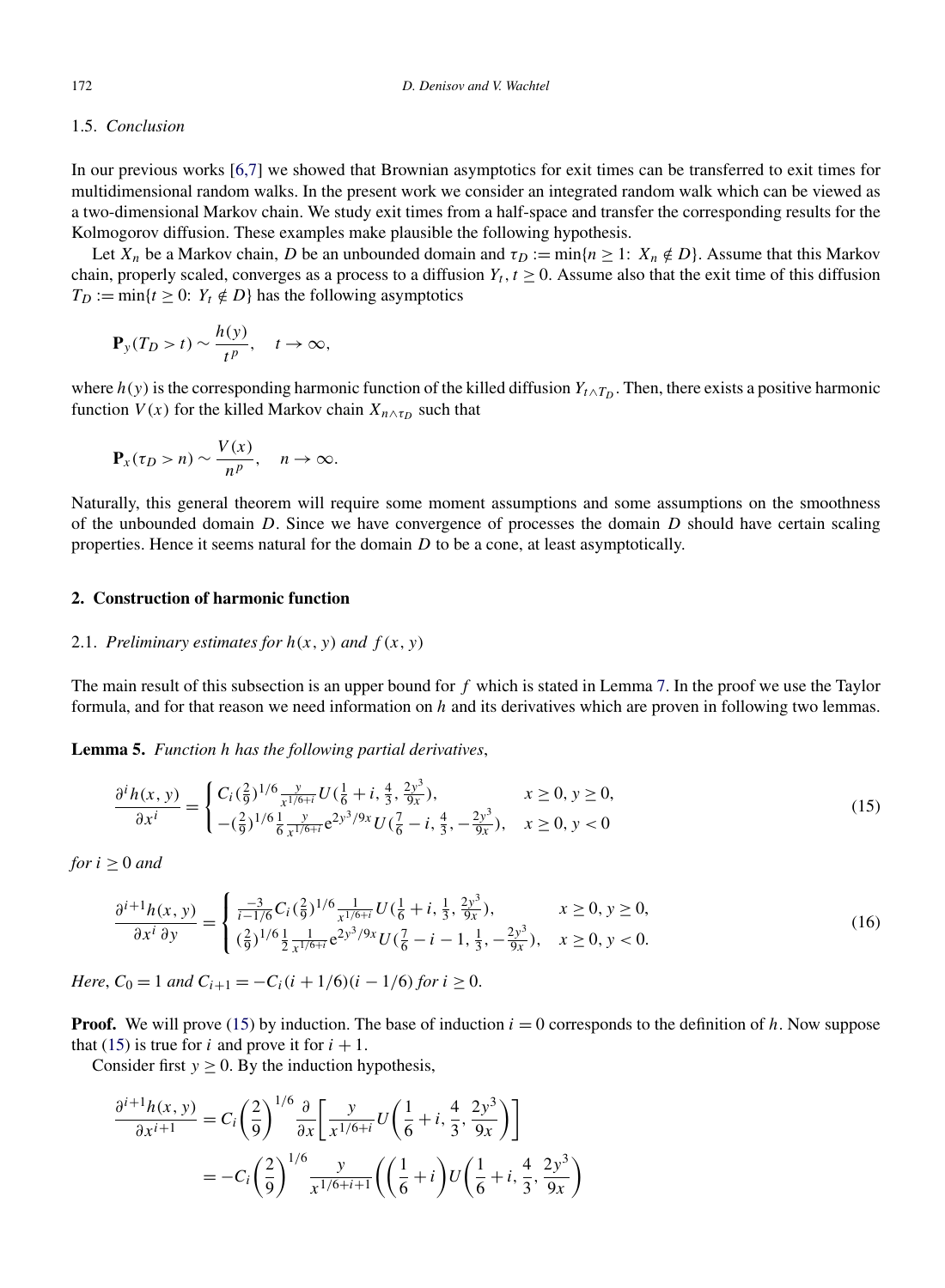<span id="page-6-0"></span>
$$
+\frac{2y^3}{9x}U'\left(\frac{1}{6}+i,\frac{4}{3},\frac{2y^3}{9x}\right)\right)
$$
  
=  $-C_i\left(\frac{2}{9}\right)^{1/6}\frac{y}{x^{1/6+i+1}}\left(i+\frac{1}{6}\right)\left(i-\frac{1}{6}\right)U\left(\frac{1}{6}+i+1,\frac{4}{3},\frac{2y^3}{9x}\right),$ 

where we applied (13.4.23) of [\[1\]](#page-25-0) in the last step. Recalling the definition of  $C_{i+1}$  we see that [\(15\)](#page-5-0) holds for  $i + 1$  and positive *y*.

Consider second the case  $y < 0$ . By the induction hypothesis,

$$
\frac{\partial^{i+1}h(x, y)}{\partial x^{i+1}} = -\left(\frac{2}{9}\right)^{1/6} \frac{1}{6} \frac{\partial}{\partial x} \left[e^{2y^3/9x} \frac{y}{x^{1/6+i}} U\left(\frac{7}{6} - i, \frac{4}{3}, -\frac{2y^3}{9x}\right)\right]
$$

$$
= -\left(\frac{2}{9}\right)^{1/6} \frac{1}{6} \frac{y}{x^{1/6+i+1}} e^{2y^3/9x} \left(-\left(\frac{1}{6} + i\right) U\left(\frac{7}{6} - i, \frac{4}{3}, -\frac{2y^3}{9x}\right)\right)
$$

$$
- \frac{2y^3}{9x} U\left(\frac{7}{6} - i, \frac{4}{3}, -\frac{2y^3}{9x}\right) + \frac{2y^3}{9x} U'\left(\frac{7}{6} - i, \frac{4}{3}, -\frac{2y^3}{9x}\right)\right)
$$

$$
= -\left(\frac{2}{9}\right)^{1/6} \frac{1}{6} \frac{y}{x^{1/6+i+1}} e^{2y^3/9x} U\left(\frac{7}{6} - i - 1, \frac{4}{3}, -\frac{2y^3}{9x}\right),
$$

where we applied (13.4.26) of [\[1\]](#page-25-0) in the final step. This proves [\(15\)](#page-5-0) for negative values of *y*.

To prove [\(16\)](#page-5-0) we differentiate expressions for  $\frac{\partial^i h}{\partial x^i}$  we just obtained. First we consider the case  $y \ge 0$ . Using [\(15\)](#page-5-0),

$$
\frac{\partial^{i+1}h(x, y)}{\partial x^{i} \partial y} = C_{i} \left(\frac{2}{9}\right)^{1/6} \frac{\partial}{\partial y} \left[\frac{y}{x^{1/6+i}} U\left(\frac{1}{6} + i, \frac{4}{3}, \frac{2y^{3}}{9x}\right)\right]
$$
  
\n
$$
= C_{i} \left(\frac{2}{9}\right)^{1/6} \frac{-3}{x^{1/6+i}} \left(-\frac{1}{3} U\left(\frac{1}{6} + i, \frac{4}{3}, \frac{2y^{3}}{9x}\right)\right)
$$
  
\n
$$
- \frac{2y^{3}}{9x} U' \left(\frac{1}{6} + i, \frac{4}{3}, \frac{2y^{3}}{9x}\right)\right)
$$
  
\n
$$
= C_{i} \left(\frac{2}{9}\right)^{1/6} \frac{-3}{(i - 1/6)x^{1/6+i}} U\left(\frac{1}{6} + i, \frac{1}{3}, \frac{2y^{3}}{9x}\right),
$$

this time we used  $(13.4.24)$  of [\[1\]](#page-25-0). Finally, for  $y < 0$ ,

$$
\frac{\partial^{i+1}h(x,y)}{\partial x^{i}\partial y} = -\left(\frac{2}{9}\right)^{1/6} \frac{1}{6} \frac{\partial}{\partial y} \left[\frac{y}{x^{1/6+i}} e^{2y^{3}/9x} U\left(\frac{7}{6} - i, \frac{4}{3}, -\frac{2y^{3}}{9x}\right)\right]
$$
  
=  $-\left(\frac{2}{9}\right)^{1/6} \frac{1}{6} \frac{-3}{x^{1/6+i}} e^{2y^{3}/9x} \left(\left(-\frac{1}{3} - \frac{2y^{3}}{9x}\right) U\left(\frac{7}{6} - i, \frac{4}{3}, -\frac{2y^{3}}{9x}\right) + \frac{2y^{3}}{9x} U'\left(\frac{7}{6} - i, \frac{4}{3}, -\frac{2y^{3}}{9x}\right)\right)$   
=  $\left(\frac{2}{9}\right)^{1/6} \frac{1}{2} \frac{1}{x^{1/6+i}} e^{2y^{3}/9x} U\left(\frac{7}{6} - i - 1, \frac{1}{3}, -\frac{2y^{3}}{9x}\right),$ 

where we used  $(13.4.27)$  of  $[1]$  in the last line.

Let

$$
\alpha(x, y) = \max(|x|^{1/3}, |y|). \tag{17}
$$

 $\Box$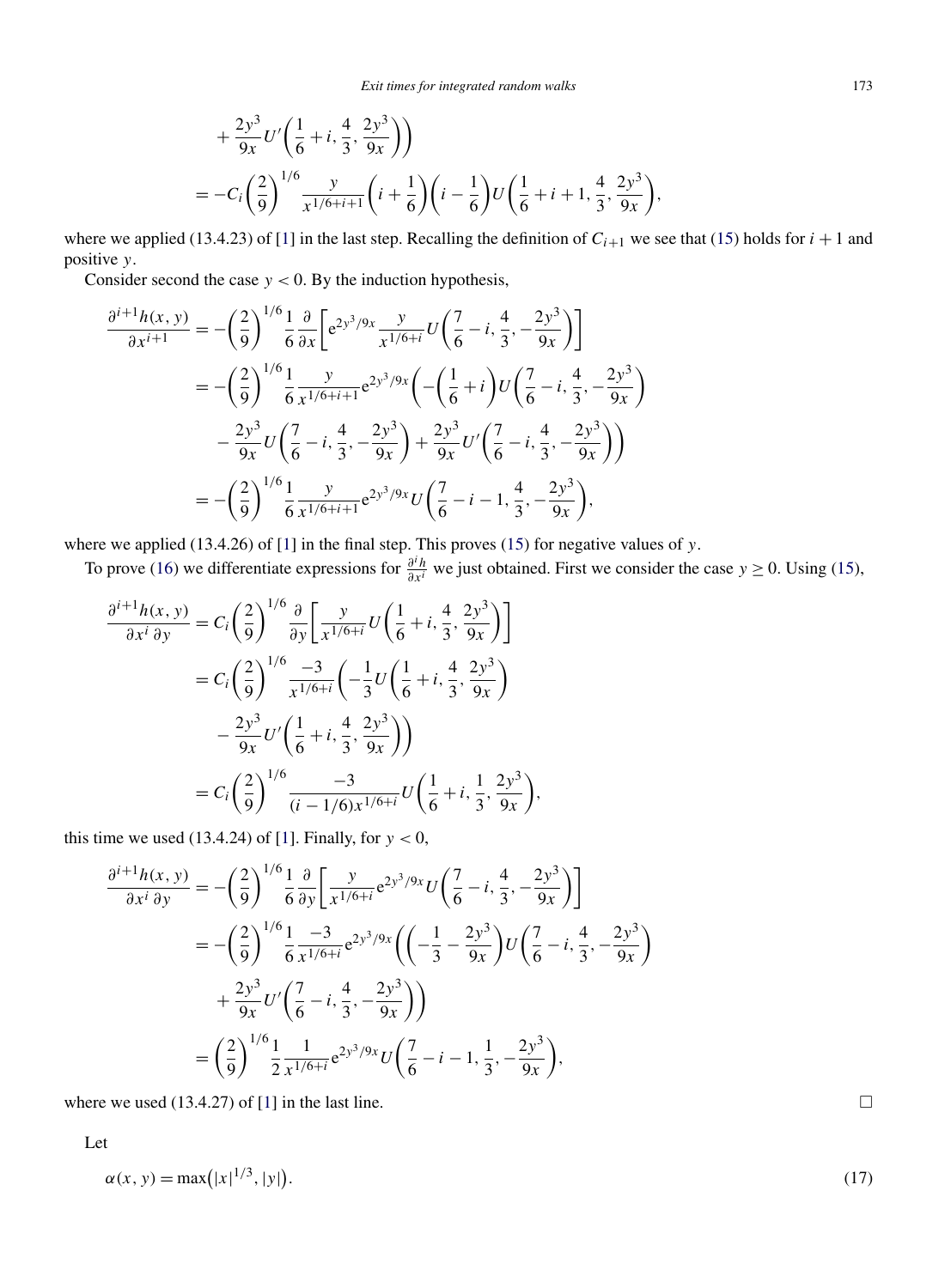<span id="page-7-0"></span>**Lemma 6.** *There exist positive constants c and C such that*

$$
c\sqrt{\alpha(z)} \le h(z) \le C\sqrt{\alpha(z)}, \quad z \in \mathbb{R}^2_+.
$$

*Furthermore, the upper bound is valid for all <i>z*. *Function h is at least*  $C^3$  *continuous except the half-line* {*z*: *x* = 0,  $y > 0$ }. *Furthermore, for all*  $i + j \leq 3$  *and all*  $(x, y) \in \mathbb{R}^2 \setminus \{z: x = 0, y \geq 0\}$ ,

$$
\left|\frac{\partial^{i+j}h}{\partial x^{i}\partial y^{j}}(x,y)\right| \leq C\alpha(x,y)^{1/2-3i-j}.
$$

Here and throughout the text we denote as *C*, *c* some generic constants.

**Proof of Lemma 6.** The estimates will follow from Lemma [5](#page-5-0) and the following properties of the confluent hypergeometric function, see (13.1.8), (13.5.8) and (13.5.10) of [\[1\]](#page-25-0),

$$
U(a, b, s) \sim s^{-a}, \quad s \to \infty,
$$
\n(19)

$$
U(a, b, s) \sim \frac{\Gamma(b - 1)}{\Gamma(a)} s^{1 - b}, \quad s \to 0, b \in (1, 2),
$$
\n(20)

$$
U(a, b, s) \sim \frac{\Gamma(1 - b)}{\Gamma(1 + a - b)}, \quad s \to 0, b \in (0, 1).
$$
 (21)

Asymptotics (19), (20) and the definition of *h* immediately imply (18).

Function *h* is obviously infinitely differentiable when  $x < 0$  or  $x > 0$ . The only problematic zone is  $x = 0$ ,  $y \le 0$ . (Recall that we extend *h* through this half-line.) Since  $h(x, y) = 0$  for  $x < 0$ ,  $y < 0$  all derivatives are equal to 0. Using the expressions for derivatives found in Lemma [5](#page-5-0) one can immediately see that derivatives of  $h(x, y)$  go to 0 as  $x \to 0$ for  $y < 0$  thanks to the exponent  $e^{2y^3/9x}$ .

We continue with partial derivatives with respect to *x*, that is,  $j = 0$ ,  $i = 1, 2, 3$ . First, using [\(15\)](#page-5-0) and (19) for sufficiently large  $A > 0$  and  $y^3/x > A$ ,

$$
\left|\frac{\partial^i h(x, y)}{\partial x^i}\right| \le C \frac{y}{x^{1/6+i}} \left(\frac{2y^3}{9x}\right)^{-1/6-i} \le C y^{1/2-3i}, \quad i \ge 0.
$$

For *y* < 0, sufficiently large *A* and  $-y^3/9x > A$ , the same inequality hold since  $e^{2y^3/9x}$  is decreasing much faster than any power function as  $y^3/x \to -\infty$ . Next, using [\(15\)](#page-5-0) and (20) for sufficiently small  $\varepsilon > 0$  and  $y$ :  $|y|^3/x \le \varepsilon$ ,

*.*

$$
\left|\frac{\partial^i h(x, y)}{\partial x^i}\right| \le C \frac{y}{x^{1/6+i}} \left(\frac{2y^3}{9x}\right)^{-1/3} \le C x^{1/6-i}
$$

Finally, when  $y^3/x \in (\varepsilon, A)$ ,

$$
\left|\frac{\partial^i h(x, y)}{\partial x^i}\right| \leq C.
$$

We can summarise this in one formula

$$
\left|\frac{\partial^i h(x, y)}{\partial x^i}\right| \leq C\alpha(x, y)^{1/2 - 3i},
$$

where  $\alpha(x, y)$  is defined in [\(17\)](#page-6-0). This proves the statement.

The proof for  $j = 1$ ,  $i = 0, 1, 2$  goes the same line and we omit it.

For  $j = 2$  and  $j = 3$  we shall use the fact that  $h_{yy} + 2yh_x = 0$  (recall that *h* solves  $\mathcal{D}h = 0$ ). Hence,

$$
|h_{yy}(x, y)| \le C|y||h_x(x, y)| \le C\alpha(x, y)\alpha(x, y)^{-2.5} \le C\alpha(x, y)^{-1.5}.
$$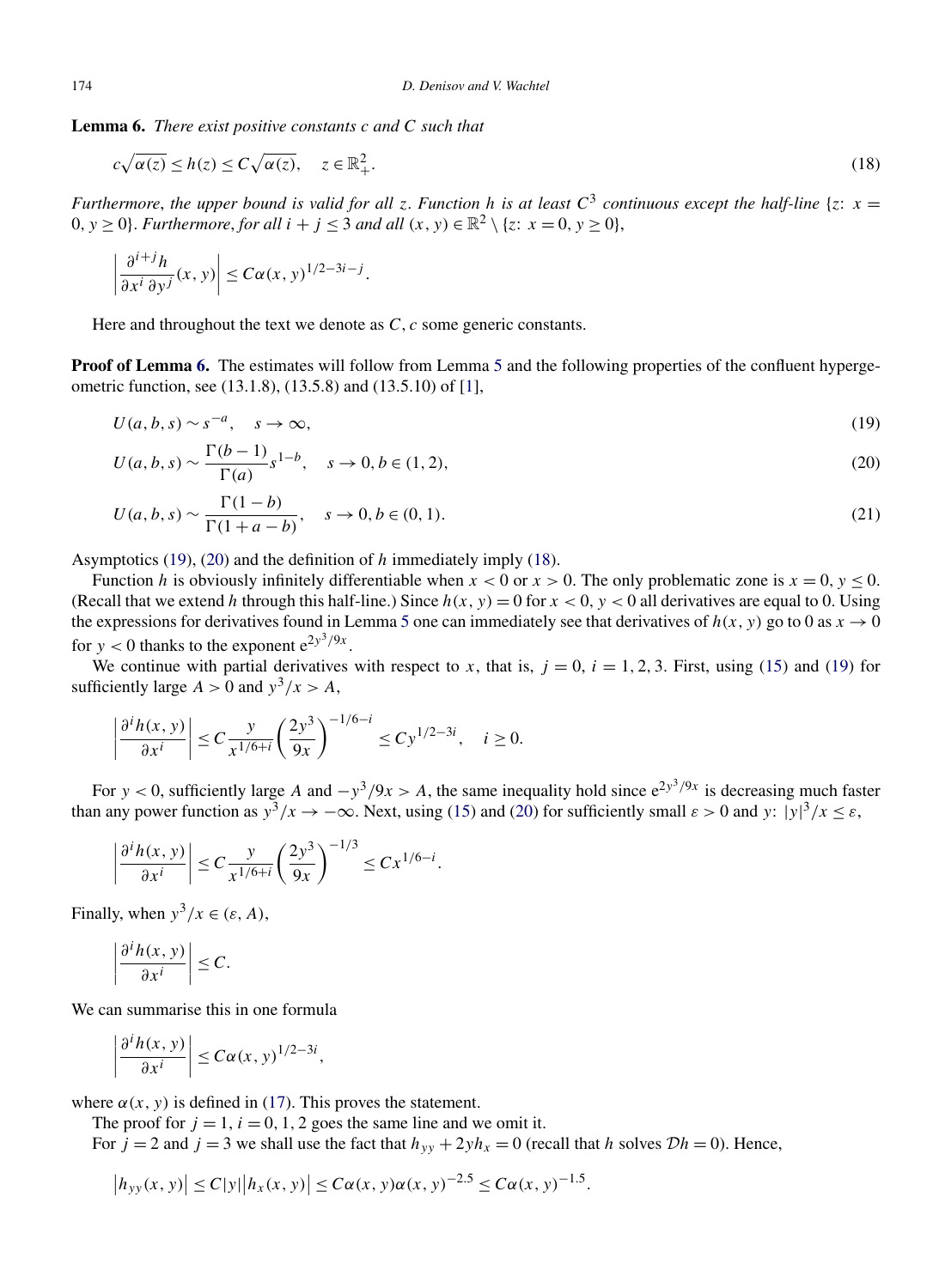<span id="page-8-0"></span>Next,

$$
|h_{yyx}(x, y)| \le C|y||h_{xx}(x, y)| \le C\alpha(x, y)\alpha(x, y)^{-5.5} \le C\alpha(x, y)^{-4.5}.
$$

Finally,

$$
|h_{yyy}(x, y)| \le C |h_x(x, y)| + C|y||h_{xy}(x, y)|
$$
  
\n
$$
\le C\alpha(x, y)^{-2.5} + C\alpha(x, y)\alpha(x, y)^{-3.5} \le C\alpha(x, y)^{-2.5}.
$$

The proof is complete.  $\Box$ 

Next we derive an upper bound for  $f(x, y)$ .

**Lemma 7.** *Assume that*  $\mathbf{E}X = 0$ ,  $\mathbf{E}X^2 = 1$  *and*  $\mathbf{E}|X|^{2+\delta} < \infty$ . *Then* 

$$
\left|f(x, y)\right| \le C \min\left(1, \alpha(x, y)^{-3/2-\delta}\right), \quad (x, y) \in \mathbb{R}_+ \times \mathbb{R}.
$$

**Proof.** Let  $A \ge 2$  be fixed. Then for  $(x, y)$  such that  $\alpha(x, y) \le A$  using the fact that function *h* is bounded on any compact we have  $|f(x, y)| \leq C$ . In the rest of the proof we consider the case  $\alpha(x, y) > A$ .

According to Lemma [6](#page-7-0) function *h* is at least  $C^3$  smooth except the line  $(x = 0, y \ge 0)$ . Then, for  $t: |t| \le \frac{1}{2}\alpha(x, y)$ , by the Taylor formula,

$$
\left| h(x + y + t, y + t) - h(x, y) \right|
$$
  
-  $\left( (y + t)h_x(x, y) + th_y(x, y) + \frac{1}{2}h_{xx}(x, y)(y + t)^2 + h_{xy}(x, y)(y + t)t + \frac{1}{2}h_{yy}(x, y)t^2 \right) \right|$   
 $\leq \sum_{i+j=3} \max_{\theta: |\theta| \leq (1/2)\alpha(x, y)} \left| \frac{\partial^{i+j}h(x + y + \theta, y + \theta)}{\partial x^i \partial y^j} (y + t)^i t^j \right| := r(x, y, t).$ 

To ensure that the Taylor formula is applicable we need to check that the set  $\{(x + y + t, y + t): |t| \leq \frac{1}{2}\alpha(x, y)\}$  does not intersect with the half-line  $\{x = 0, y > 0\}$ , where the derivatives of the function  $h(x, y)$  are discontinuous. First, if  $y < 0$  and  $\alpha(x, y) = |y|$ , then  $y + t \le -\frac{1}{2}|y|$  for any *t* with  $|t| \le \frac{1}{2}|y|$ . Therefore  $|y + t| \ge \frac{1}{2}A$  in this case. Second, if  $y > 0$  and  $\alpha(x, y) = y$ , then  $x + y + t \ge x + y/2 > \frac{1}{2}A$ . Third, if  $\alpha(x, y) = x^{1/3}$ , then  $|x + y + t| \ge |x| - \frac{3}{2}|x|^{1/3} \ge \frac{1}{2}A$ for all  $A \geq 2$ . This shows that the Taylor formula is valid.

Then,

 $\overline{1}$ 

$$
|\mathbf{E}h(x + y + X, y + X) - h(x, y)|
$$
  
\n
$$
\leq |\mathbf{E}\left[h(x + y + X, y + X) - h(x, y); |X| > \frac{1}{2}\alpha(x, y)\right] + |\mathbf{E}\left[h(x + y + X, y + X) - h(x, y); |X| \leq \frac{1}{2}\alpha(x, y)\right]|.
$$

We can estimate the second term in the right-hand side using the Taylor formula above,

$$
\begin{aligned} \left| \mathbf{E} \bigg[ h(x + y + X, y + X) - h(x, y); |X| \le \frac{1}{2} \alpha(x, y) \bigg] \right| \\ &\le \left| \mathbf{E} \bigg[ (y + X) h_x(x, y) + X h_y(x, y) + \frac{1}{2} h_{xx}(x, y) (y + X)^2 \\ &+ h_{xy}(x, y) (y + X) X + \frac{1}{2} h_{yy}(x, y) X^2 \bigg] \right| \end{aligned}
$$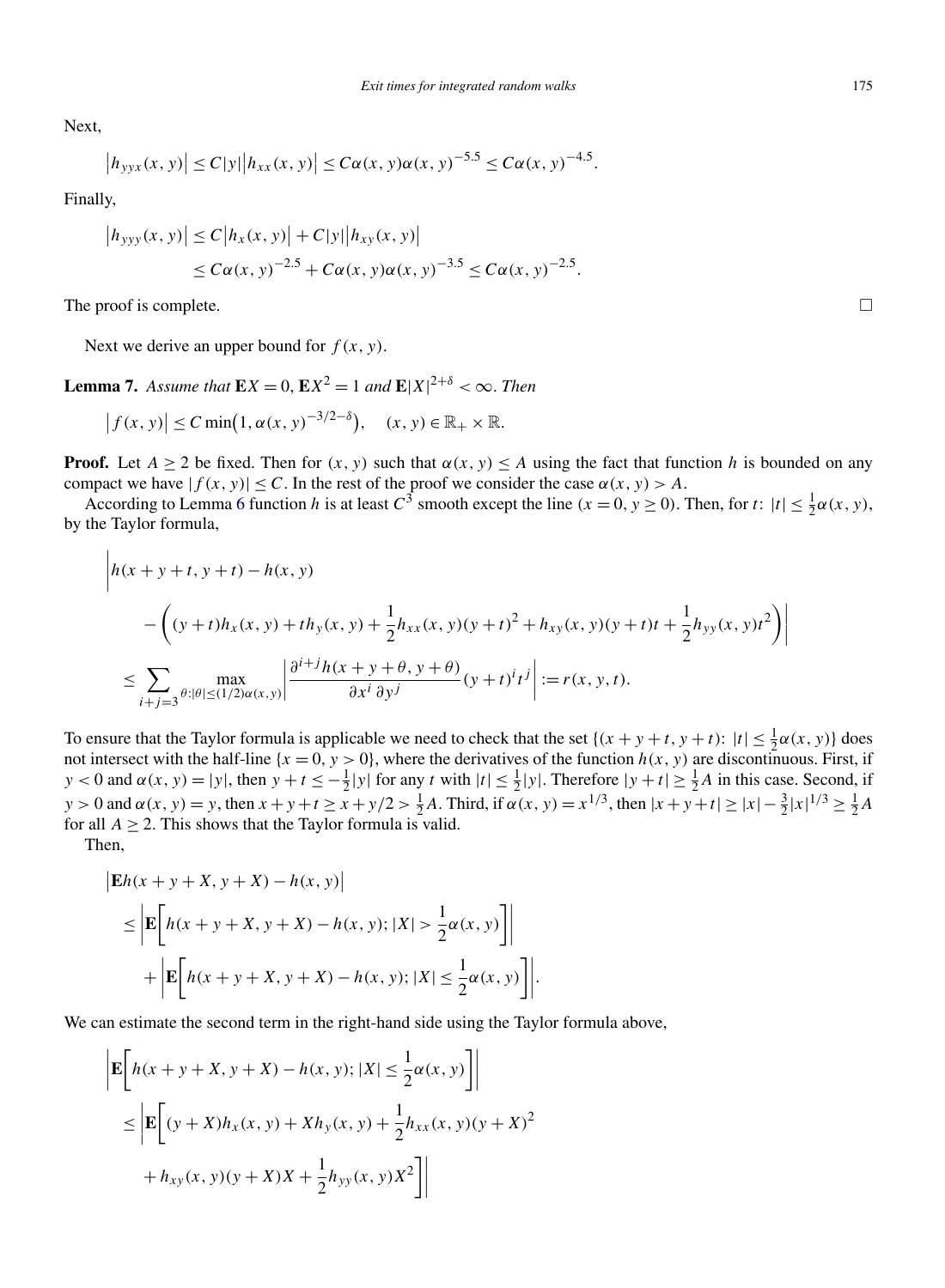+ 
$$
\left| \mathbf{E} \left[ (y + X)h_x(x, y) + Xh_y(x, y) + \frac{1}{2}h_{xx}(x, y)(y + X)^2 + h_{xy}(x, y)(y + X)X + \frac{1}{2}h_{yy}(x, y)X^2; |X| > \frac{1}{2}\alpha(x, y) \right] \right|
$$
  
+  $\mathbf{E} \left[ r(x, y, X); |X| \le \frac{1}{2}\alpha(x, y) \right]$   
:=  $E_1(x, y) + E_2(x, y) + E_3(x, y)$ .

First, we can simplify the first term  $E_1(x, y)$  using the assumption  $\mathbf{E}X = 0$ ,  $\mathbf{E}X^2 = 1$ . Then,

$$
E_1(x, y) = \left| yh_x(x, y) + \frac{1}{2}h_{yy}(x, y) + \frac{1}{2}h_{xx}(x, y)(y^2 + 1) + h_{xy}(x, y) \right|.
$$

Recalling that  $yh_x + \frac{1}{2}h_{yy} = 0$ , we obtain

$$
E_1(x, y) = \left| \frac{1}{2} h_{xx}(x, y) (y^2 + 1) + h_{xy}(x, y) \right|.
$$

Applying Lemma [6,](#page-7-0) we finally get

$$
E_1(x, y) \le C\alpha(x, y)^{-5.5} \alpha(x, y)^2 + C\alpha(x, y)^{-3.5} \le C\alpha(x, y)^{-3.5}.
$$
\n(22)

Second, noting that  $|X| > |y|/2$  on the event  $|X| > \frac{1}{2}\alpha(x, y)$  and applying the Chebyshev inequality, we obtain

$$
E_2(x, y) \leq C \mathbf{E} \bigg[ |X| \big( h_x(x, y) + h_y(x, y) \big) + X^2 \big( h_{xx}(x, y) + h_{xy}(x, y) + h_{yy}(x, y) \big); |X| > \frac{1}{2} \alpha(x, y) \bigg] \leq C \frac{|h_x(x, y)| + |h_y(x, y)|}{\alpha(x, y)^{1+\delta}} + C \frac{|h_{xx}(x, y)| + |h_{xy}(x, y)| + |h_{yy}(x, y)|}{\alpha(x, y)^{\delta}}.
$$

Applying Lemma [6,](#page-7-0) we obtain

$$
E_2(x, y) \le C\alpha(x, y)^{-1.5-\delta}.\tag{23}
$$

Third, applying Lemma [6](#page-7-0) once again,

$$
E_3(x, y) \leq C \max_{\theta:|\theta| \leq (1/2)\alpha(x, y)} |h_{xxx}(x + y + \theta, y + \theta)| \mathbf{E} \left[ |y + X|^3; |X| \leq \frac{1}{2}\alpha(x, y) \right] + C \max_{\theta:|\theta| \leq (1/2)\alpha(x, y)} |h_{xxy}(x + y + \theta, y + \theta)| \mathbf{E} \left[ |y + X|^2 |X|; |X| \leq \frac{1}{2}\alpha(x, y) \right] + C \max_{\theta:|\theta| \leq (1/2)\alpha(x, y)} |h_{xyy}(x + y + \theta, y + \theta)| \mathbf{E} \left[ |y + X||X|^2; |X| \leq \frac{1}{2}\alpha(x, y) \right] + C \max_{\theta:|\theta| \leq (1/2)\alpha(x, y)} |h_{yyy}(x + y + \theta, y + \theta)| \mathbf{E} \left[ |X|^3; |X| \leq \frac{1}{2}\alpha(x, y) \right] < \leq C\alpha(x, y)^{-8.5}\alpha(x, y) \mathbf{E} X^2 + C\alpha(x, y)^{-6.5}\alpha(x, y) \mathbf{E} X^2 + C\alpha(x, y)^{-4.5}\alpha(x, y) \mathbf{E} X^2 + C\alpha(x, y)^{-2.5}\alpha(x, y)^{1-\delta} \mathbf{E} |X|^{2+\delta} < \leq C\alpha(x, y)^{-1.5-\delta}.
$$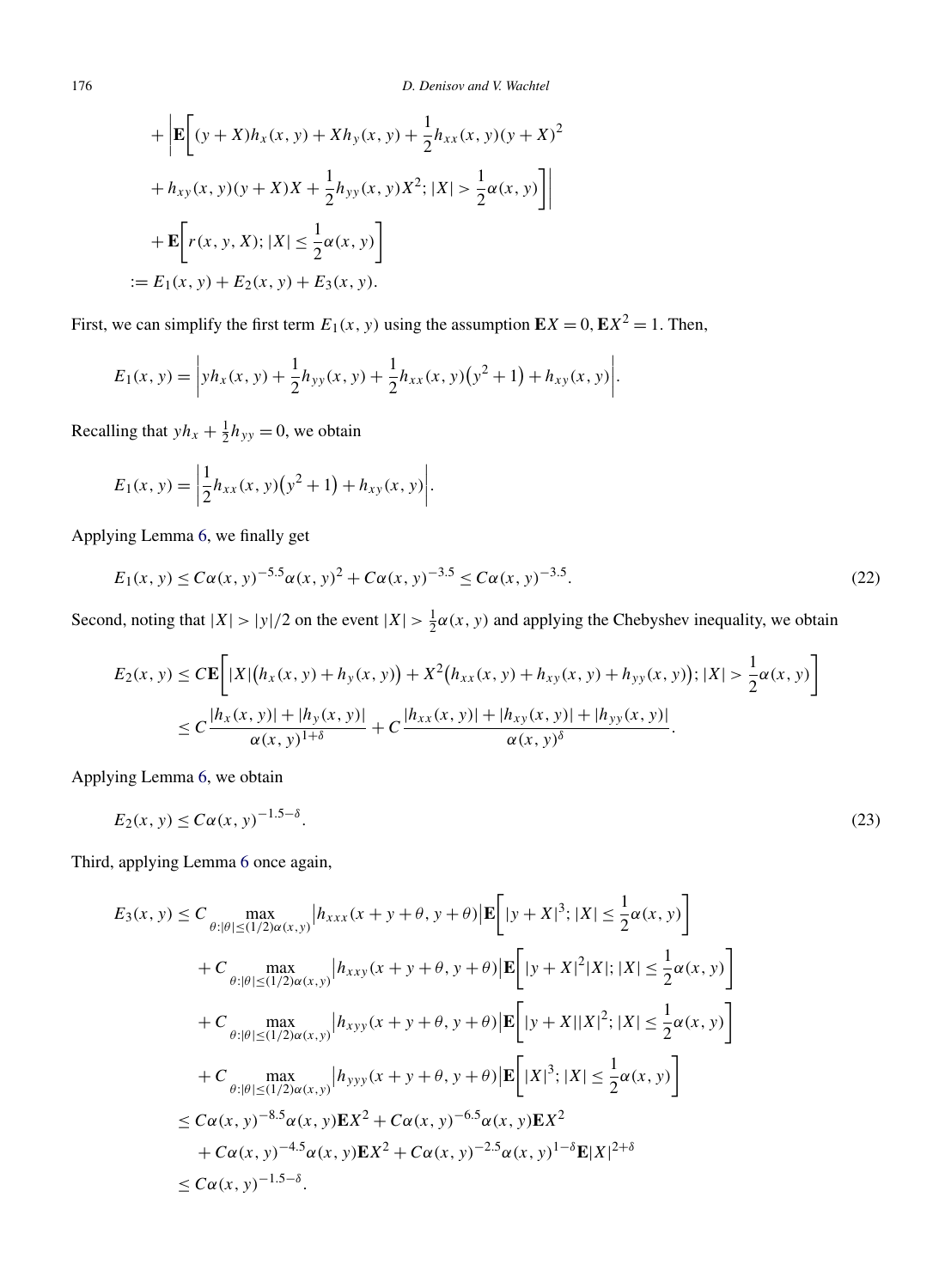<span id="page-10-0"></span>We are left to estimate

$$
\begin{aligned} & \left| \mathbf{E} \bigg[ h(x + y + X, y + X) - h(x, y); |X| > \frac{1}{2} \alpha(x, y) \bigg] \right| \\ &\leq C \mathbf{E} \bigg[ \alpha \big( |x + y + X|, |y + X| \big)^{0.5}; |X| > \frac{1}{2} \alpha(x, y) \bigg] \\ &+ h(x, y) \mathbf{P} \bigg( |X| > \frac{1}{2} \alpha(x, y) \bigg) \\ &\leq C \mathbf{E} \bigg[ |X|^{0.5}; |X| > \frac{1}{2} \alpha(x, y) \bigg] + C \alpha(x, y)^{0.5} \mathbf{P} \bigg( |X| > \frac{1}{2} \alpha(x, y) \bigg) \\ &\leq C \alpha(x, y)^{-1.5 - \delta} \mathbf{E} |X|^{2 + \delta}, \end{aligned}
$$

where we applied the Chebyshev inequality in the last step and Lemma [6](#page-7-0) in the first step. This proves the statement of the lemma.  $\Box$ 

#### 2.2. *Concentration bounds for Zn*

In this paragraph we are going to derive a concentration bound for the two-dimensional process  $Z_n$  which will play a crucial role in the proof of our main results.

We start with a simple arithmetical estimate which is required to apply a concentration result by Friedland and Sodin [\[8\]](#page-25-0).

**Lemma 8.** *There exist absolute positive constants a,b such that*

$$
\Sigma_n := \min_{m_1, m_2, \dots, m_n \in \mathbb{Z}} \sum_{k=1}^n (\eta_1 k + \eta_2 - m_k)^2 \ge (an - b)^+
$$

*for all*  $\eta = (\eta_1, \eta_2)$  *satisfying*  $|\eta_i| \leq 1/10$  *and*  $\max_{k \leq n} |\eta_1 k + \eta_2| \geq 1/2$ .

**Proof.** In view of the symmetry we may assume that  $\eta_1 > 0$ . Then the condition max $_{k \le n} |\eta_1 k + \eta_2| \ge 1/2$  simplifies to  $\eta_1 n + \eta_2 \geq 1/2$ .

For every  $j \geq 0$  we define

$$
k_j := \min\{k: \eta_1 k + \eta_2 \ge j + 1/2\}.
$$

First we note that  $k_2 > n$  means that  $\eta_1 n + \eta_2 < 5/2$ . Therefore,  $\eta_1 < (5/2 + 1/10)/n = 26/10n$ . If *k* is such that  $\eta_1 k + \eta_2 \in [1/4, 1/2]$ , then  $\min_{m_k \in \mathbb{Z}} (\eta_1 k + \eta - m_k)^2 = (\eta_1 k + \eta_2)^2 \ge 1/16$ . Summing over these special values of k only, we obtain the following lower bound:

$$
\Sigma_n \ge \frac{1}{16} \left( \left[ \frac{1/2 - \eta_2}{\eta_1} \right] - \left[ \frac{1/4 - \eta_2}{\eta_1} \right] \right) \ge \frac{1}{16} \left( \frac{1}{4\eta_1} - 1 \right) \ge \frac{1}{16} \left( \frac{5}{52}n - 1 \right).
$$

Assume now that  $k_2 \le n$ . If *k* is such that  $\eta_1 k + \eta_2 \in [j + 1/2, j + 3/4]$ , then we have  $\min_{m_k \in \mathbb{Z}} (\eta_1 k + \eta - m_k)^2$  $(\eta_1 k + \eta_2 - j - 1)^2 \ge 1/16$ . The sum over these indices is the greater than  $\frac{1}{16}(1/4\eta_1 - 1) = \frac{1}{64\eta_1}(1 - 4\eta_1) \ge \frac{3}{320\eta_1}$ . Consequently,

$$
\Sigma_n \ge \frac{3}{320\eta_1} \max\{j: k_j \le n\}.
$$

Noting that max $\{j: k_j \le n\} = [\eta_1 n + \eta_2 - 1/2] \ge 2$  implies that max $\{j: k_j \le n\} \ge \eta_1 n$ , we obtain

$$
\Sigma_n \geq \frac{3}{320}n.
$$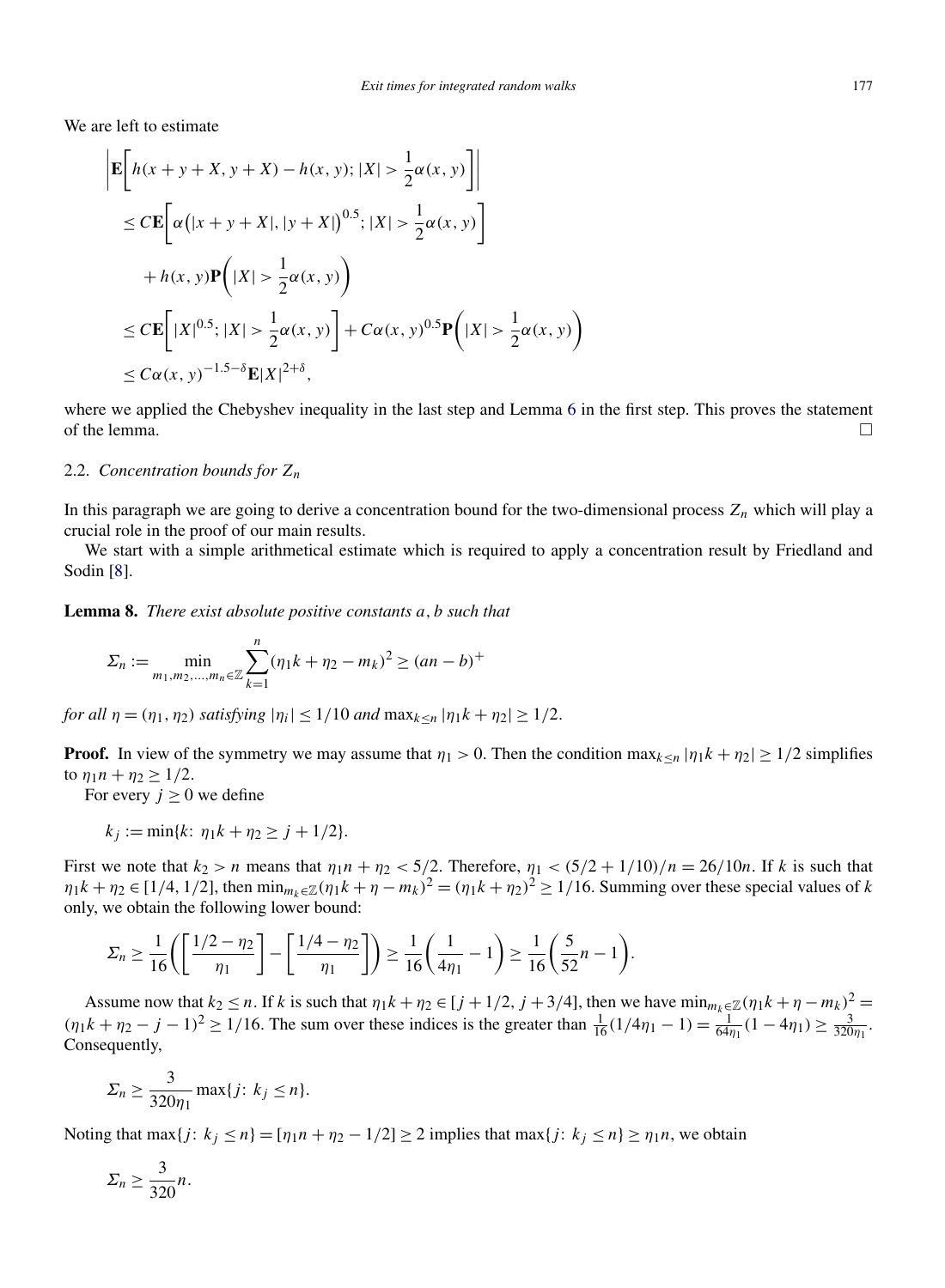<span id="page-11-0"></span>Thus, the proof is completed.

**Lemma 9.** *There exists a constant C such that*

$$
\sup_{x,y} \mathbf{P}(|S_n^{(2)} - x| \le 1, |S_n - y| \le 1) \le \frac{C}{n^2}, \quad n \ge 1
$$

*and*

$$
\sup_{x} \mathbf{P}(|S_n^{(2)} - x| \le 1) \le \frac{C}{n^{3/2}}, \quad n \ge 1.
$$

**Proof.** In order to prove the first statement we apply Theorem 1.2 from Friedland and Sodin [\[8\]](#page-25-0) with  $\vec{a}_k = (k, 1)$ :

$$
\sup_{x,y} \mathbf{P}(|S_n^{(2)}-x| \leq 1, |S_n-y| \leq 1) \leq C \Bigg( \exp\{-c\alpha^2\} + \Bigg(\det\Biggl[\sum_{k=1}^n \vec{a}_k \otimes \vec{a}_k\Biggr]\Bigg)^{-1/2} \Bigg),
$$

where  $\alpha^2$  is such that  $\sum_{k=1}^n (\eta_1 k + \eta_2 - m_k)^2 \ge \alpha^2$  for all  $m_k \in \mathbb{Z}$ ,  $\eta = (\eta_1, \eta_2)$  with  $|\eta_i| \le 1/10$  and  $\max_{k \le n} |\eta_1 k +$  $|\eta_2| \geq 1/2$ .

According to Lemma [8,](#page-10-0) we may take  $\alpha^2 = (an - b)^+$ . Furthermore, one can easily check that

$$
\det\left[\sum_{k=1}^n \vec{a}_k \otimes \vec{a}_k\right] \sim \frac{n^4}{12} \quad \text{as } n \to \infty.
$$

Thus, the first bound is proved.

The second inequality follows from Theorem 1.1 of [\[8\]](#page-25-0).

### 2.3. *Construction of harmonic function*

| ٧<br>ł<br>$\sim$ | $\sim$ |
|------------------|--------|
|                  |        |

$$
Y_0 = h(z),
$$
  
\n
$$
Y_{n+1} = h(Z_{n+1}) - \sum_{k=0}^{n} f(Z_k), \quad n \ge 0.
$$
\n(24)

**Lemma 10.** *The sequence Yn defined in* (24) *is a martingale*.

**Proof.** Clearly,

$$
\mathbf{E}_z[Y_{n+1} - Y_n | \mathcal{F}_n] = \mathbf{E}_z [(h(Z_{n+1}) - h(Z_n) - f(Z_n)) | \mathcal{F}_n]
$$
  
= 
$$
-f(Z(n)) + \mathbf{E}_z [(h(Z_{n+1}) - h(Z_n)) | Z_n]
$$
  
= 
$$
-f(Z_n) + f(Z_n) = 0,
$$

where we used the definition of the function  $f$  in [\(9\)](#page-3-0).

Let

$$
K_{n,\varepsilon} = \{(x, y): y > 0, x \ge n^{3/2 - 3\varepsilon}\}.
$$

The next lemma gives us a possibility to control  $E_z[h(Z_k); \tau > k]$  for *z* sufficiently far from the boundary.

 $\Box$ 

 $\Box$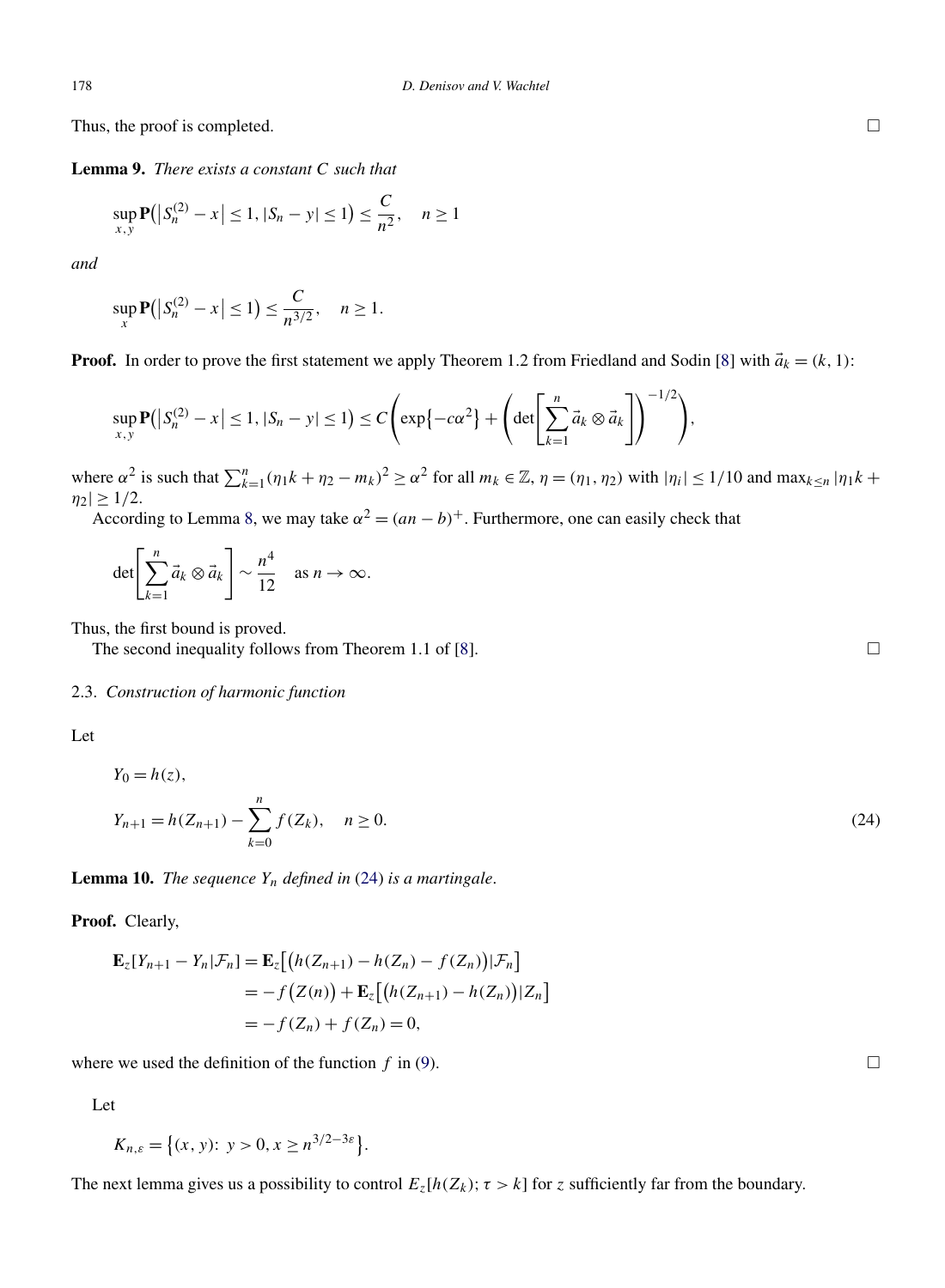<span id="page-12-0"></span>**Lemma 11.** *For any sufficiently small*  $\varepsilon > 0$  *there exists*  $\gamma > 0$  *such that for*  $k \le n$  *the following inequalities hold* 

$$
\mathbf{E}_z[h(Z_k); \tau > k] \le \left(1 + \frac{C}{n^{\gamma}}\right)h(z), \quad z \in K_{n,\varepsilon},\tag{25}
$$

$$
\mathbf{E}_{z}[h(Z_{k}); \tau > k] \ge \left(1 - \frac{C}{n^{\gamma}}\right)h(z), \quad z \in K_{n,\varepsilon}.
$$
\n(26)

**Proof.** First, using [\(24\)](#page-11-0) we obtain,

$$
\mathbf{E}_{z}[h(Z_{k}); \tau > k] = \mathbf{E}_{z}[Y_{k}; \tau > k] + \sum_{l=0}^{k-1} \mathbf{E}_{z}[f(Z_{l}); \tau > k]
$$

$$
= \mathbf{E}_{z}[Y_{k}] - \mathbf{E}_{z}[Y_{k}; \tau \le k] + \sum_{l=0}^{k-1} \mathbf{E}_{z}[f(Z_{l}); \tau > k].
$$
(27)

Since  $Y_k$  is a martingale and  $\tau \wedge k$  is a bounded stopping time,

$$
\mathbf{E}_z[Y_k] = \mathbf{E}_z[Y_{\tau \wedge k}] = \mathbf{E}_z[Y_0] = h(z). \tag{28}
$$

From the first equality in this chain and  $\mathbf{E}_z[Y_{\tau\wedge k}] = \mathbf{E}_z[Y_{\tau}; \tau \leq k] + \mathbf{E}_z[Y_k; \tau > k]$  we infer that

$$
\mathbf{E}_z[Y_k; \tau \le k] = \mathbf{E}_z[Y_\tau; \tau \le k].\tag{29}
$$

Applying (28) and (29) to the corresponding terms in (27) and using the definition of  $Y_k$  once again, we arrive at

$$
\mathbf{E}_{z}[h(Z_{k}); \tau > k] = h(z) - \mathbf{E}_{z}[h(Z_{\tau}), \tau \le k] \n+ \mathbf{E}_{z} \Biggl[ \sum_{l=0}^{\tau-1} f(Z_{l}); \tau \le k \Biggr] + \sum_{l=0}^{k-1} \mathbf{E}_{z}[f(Z_{l}); \tau > k] \n= h(z) + \mathbf{E}_{z} \Biggl[ \sum_{l=0}^{\tau-1} f(Z_{l}); \tau \le k \Biggr] + \sum_{l=0}^{k-1} \mathbf{E}_{z}[f(Z_{l}); \tau > k],
$$
\n(30)

since  $h(Z_\tau) = 0$ .

For  $k \leq n$  we have

$$
\mathbf{E}_{z}\left[\sum_{l=0}^{\tau-1}f(Z_{l});\,\tau\leq k\right]+\sum_{l=0}^{k-1}\mathbf{E}_{z}\left[f(Z_{l});\,\tau>k\right]\leq\sum_{l=0}^{n-1}\mathbf{E}_{z}\left[\left|f(Z_{l})\right|\right].\tag{31}
$$

We split the sum in  $(31)$  into three parts,

$$
\sum_{l=0}^{n-1} \mathbf{E}_{z}[|f(Z_{l})|] = f(z) + \mathbf{E}_{z} \sum_{l=1}^{n-1} [|f(Z_{l})|; \max(|S_{l}^{(2)}|, |S_{l}|) \le 1]
$$
  
+ 
$$
\mathbf{E}_{z} \sum_{l=1}^{n-1} [|f(Z_{l})|; |S_{l}^{(2)}|^{1/3} > |S_{l}|, \max(|S_{l}^{(2)}|, |S_{l}|) > 1]
$$
  
+ 
$$
\mathbf{E}_{z} \sum_{l=1}^{n-1} [|f(Z_{l})|; |S_{l}^{(2)}|^{1/3} \le |S_{l}|, \max(|S_{l}^{(2)}|, |S_{l}|) > 1]
$$
  
=: 
$$
f(z) + \Sigma_{1} + \Sigma_{2} + \Sigma_{3}.
$$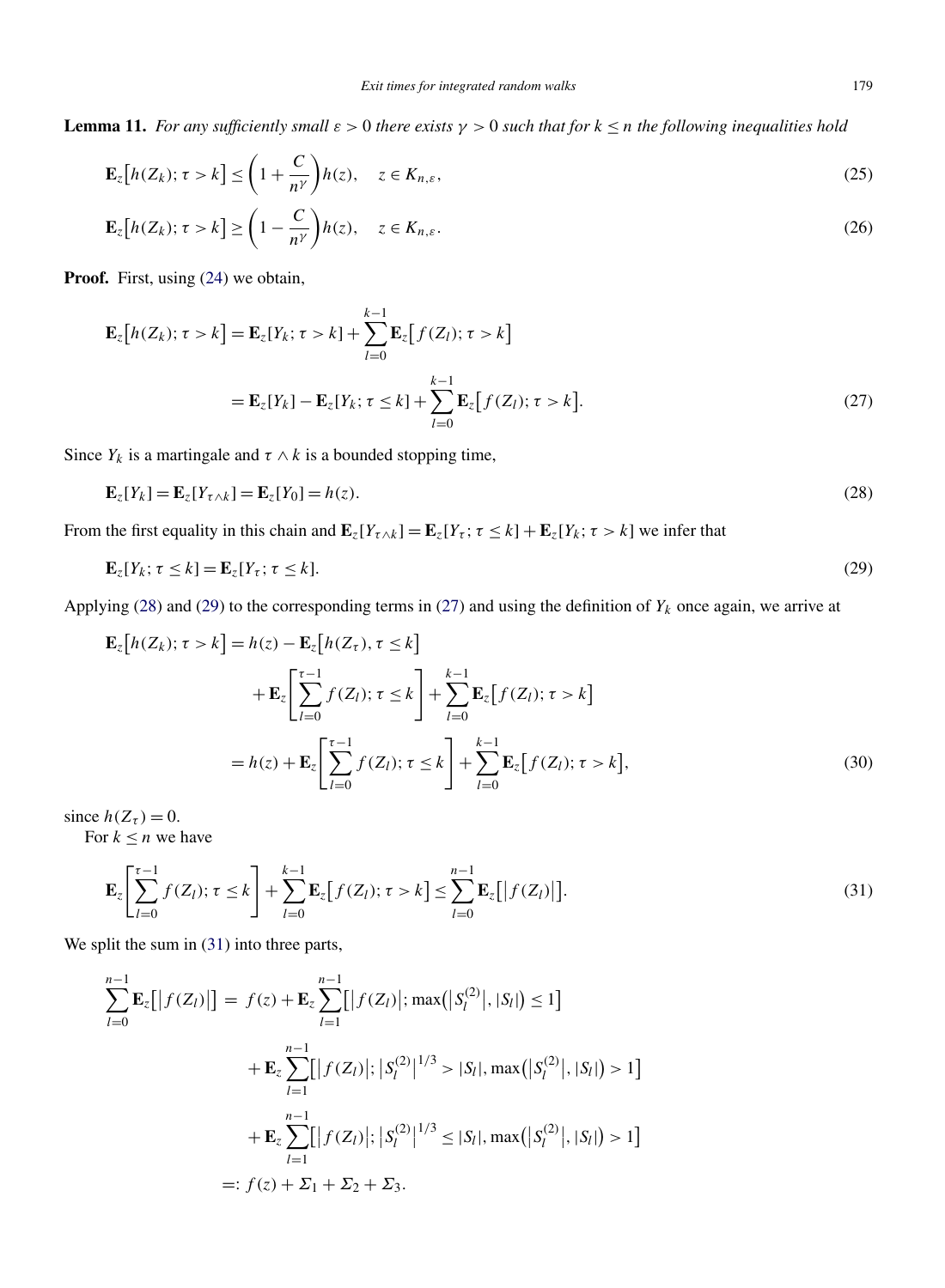First, using the fact that  $|f(x, y)| \leq C$  for  $|x|, |y| \leq 1$  and Lemma [9,](#page-11-0) we obtain

$$
\Sigma_1 \leq C \sum_{l=1}^{\infty} \mathbf{P}_z(|S_l^{(2)}|, |S_l| \leq 1) \leq C \sum_{l=1}^{\infty} l^{-2} < C.
$$

Second, by Lemma [7,](#page-8-0)

$$
\Sigma_2 \leq C \sum_{l=1}^{n-1} \mathbf{E}_z \Big[ |S_l^{(2)}|^{-1/2-\delta/3} \Big]
$$
  
\n
$$
\leq C \sum_{l=1}^{n-1} \sum_{j=1}^{\infty} \mathbf{E}_z \Big[ |S_l^{(2)}|^{-1/2-\delta/3}; j \leq |S_l^{(2)}| \leq j+1 \Big]
$$
  
\n
$$
\leq C \sum_{l=1}^{n-1} \Big( l^{3/2(-1/2-\delta/3)} \mathbf{P}_z \Big( |S_l^{(2)}| > l^{3/2} \Big) + \sum_{j=1}^{l^{3/2}} j^{-1/2-\delta/3} \mathbf{P}_z \Big( j \leq |S_l^{(2)}| \leq j+1 \Big) \Big).
$$

Now we use the second concentration inequality from Lemma [9](#page-11-0) to get an estimate

$$
\mathbf{P}_z(j \leq |S_l^{(2)}| \leq j+1) \leq C l^{-3/2}.
$$

Then,

$$
\Sigma_2 \le C \sum_{l=1}^{n-1} \left( l^{-3/4-\delta/2} + l^{-3/2} \sum_{j=1}^{l^{3/2}} j^{-1/2-\delta/3} \right) \le C \sum_{l=1}^{n-1} l^{-3/4-\delta/2} \le C n^{1/4-\delta/2}.
$$

Similarly,

$$
\Sigma_3 \leq C \sum_{l=1}^{n-1} \mathbf{E}_z \big[ |S_l|^{-3/2-\delta}; |S_l| \geq 1; |S_l| \geq |S_l^{(2)}|^{1/3} \big]
$$
  
\n
$$
\leq C \sum_{l=1}^{n-1} \sum_{j=1}^{\infty} \mathbf{E}_z \big[ |S_l|^{-3/2-\delta}; j \leq |S_l| \leq j+1; |S_l^{(2)}| \leq (j+1)^3 \big]
$$
  
\n
$$
\leq C \sum_{l=1}^{n-1} \left( l^{-3/4-\delta/2} \mathbf{P}_z \big( |S_l| > l^{1/2} \big) + \sum_{j=1}^{l^{1/2}} j^{-3/2-\delta} \mathbf{P}_z \big( j \leq |S_l| \leq j+1; |S_l^{(2)}| \leq (j+1)^3 \big) \right).
$$

Using Lemma [9](#page-11-0) once again, we get an estimate

$$
\mathbf{P}_z(j \le |S_l| \le j+1; |S_l^{(2)}| \le (j+1)^3) \le C \sum_{i=1}^{(j+1)^3} \mathbf{P}_z(j \le |S_l| \le j+1; |S_l^{(2)}| \in (i, i+1))
$$
  

$$
\le C l^{-2} j^3.
$$

Then,

$$
\Sigma_3 \le C \sum_{l=1}^{n-1} \left( l^{-3/4 - \delta/2} + \sum_{j=1}^{l^{1/2}} j^{-3/2 - \delta} l^{-2} j^3 \right)
$$
  

$$
\le C \sum_{l=1}^{n-1} \left( l^{-2} l^{5/4 - \delta/2} + l^{-3/4 - \delta/2} \right) \le C n^{1/4 - \delta/2}.
$$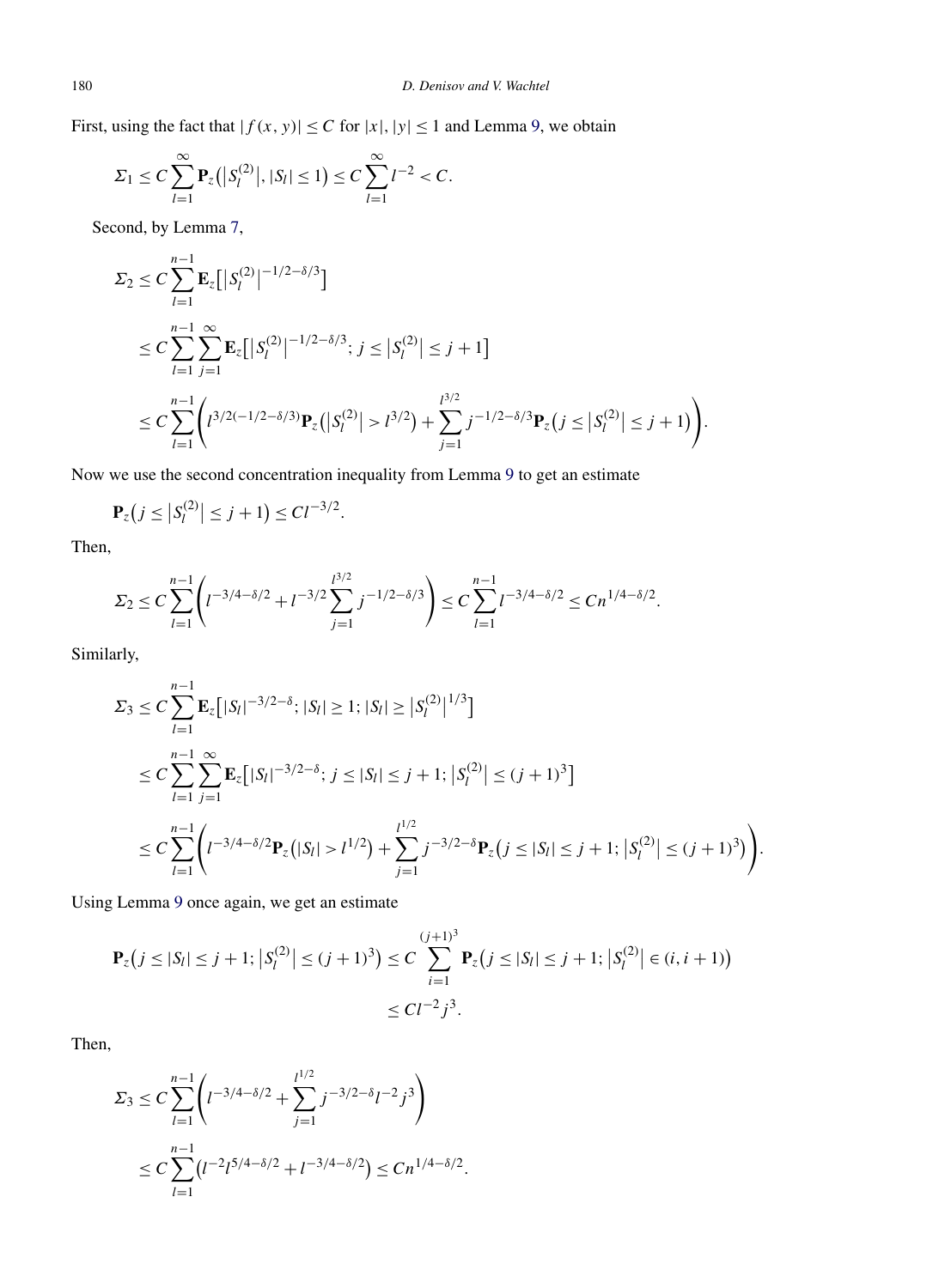<span id="page-14-0"></span>Therefore,

$$
\sum_{l=0}^{n-1} \mathbf{E}_z [ |f(Z_l)| ] \le f(z) + C n^{1/4 - \delta/2}
$$

and, consequently,

$$
\left|\mathbf{E}\big[h(Z_n); \tau > n\big] - h(z)\right| \le f(z) + C n^{1/4 - \delta/2}, \quad z \in \mathbb{R}_+ \times \mathbb{R}.\tag{32}
$$

Now we use the assumption that  $z \in K_{n,\varepsilon}$ . Combining Lemma [6](#page-7-0) and Lemma [7,](#page-8-0) we get

$$
\left|f(z)\right| \leq C \max\bigl(1, \alpha(z)\bigr)^{-3/2-\delta} \leq C \frac{h(z)}{(\alpha(z))^{2+\delta}}.
$$

Applying now the lower bound from Lemma [6,](#page-7-0) we see that

$$
h(z) \ge c(\alpha(z))^{1/2} \ge cn^{1/4 - \varepsilon/2}, \quad z \in K_{n,\varepsilon}.
$$

From these estimates we infer that

$$
f(z) + Cn^{1/4 - \delta/2} \le C \frac{h(z)}{n^{1 - 2\varepsilon + \delta(1/2 - \varepsilon)}} + Ch(z) \frac{n^{1/4 - \delta/2}}{n^{1/4 - \varepsilon/2}}
$$
  
 
$$
\le Ch(z)n^{-\gamma},
$$
 (33)

where  $\gamma$  is positive for sufficiently small  $\varepsilon$ . Combining (32) and (33), we complete the proof.  $\Box$ 

We now prove a result which shows that  $Z_n$  confined to  $\mathbb{R}_+ \times \mathbb{R}$  cannot stay near the boundary. As we mentioned in the [Introduction](#page-0-0) this is one of the crucial steps in our construction.

**Lemma 12.** *There exist a positive constant r such that for*

$$
\sup_{z\in\mathbb{R}_+\times\mathbb{R}}\mathbf{P}_z(\nu_n\geq n^{1-\varepsilon},\,\tau>n^{1-\varepsilon})\leq \exp\{-rn^{\varepsilon}\},
$$

*where*

$$
\nu_n := \min\{k \geq 0: Z_k \in K_{n,\varepsilon}\}.
$$

**Proof.** Fix some integer  $A > 0$  and put  $b_n := A[n^{1-2\varepsilon}]$ . Define also  $R_n := [n^{1-\varepsilon}/b_n]$ . It is clear that

$$
\mathbf{P}_z(\nu_n > n^{1-\varepsilon}, \tau > n^{1-\varepsilon}) \leq \mathbf{P}_z(S_{jb_n}^{(2)} \in [0, n^{3/2-3\varepsilon}] \text{ for all } j \leq R_n).
$$

It follows from the definition of  $S_n^{(2)}$  that

$$
S_{(j+1)b_n}^{(2)} = S_{jb_n}^{(2)} + b_n S_{jb_n} + \tilde{S}_{b_n}^{(2)},
$$

where  $\tilde{S}_n^{(2)}$  is an independent copy of  $S_n^{(2)}$  with starting point  $(0, 0)$ . From this representation and the Markov property we conclude that

$$
\mathbf{P}_z(S_{jb_n}^{(2)} \in [0, n^{3/2 - 3\varepsilon}] \text{ for all } j \le R_n)
$$
  
\n
$$
\le \mathbf{P}_z(S_{jb_n}^{(2)} \in [0, n^{3/2 - 3\varepsilon}] \text{ for all } j \le R_n - 1) Q_{b_n}(n^{3/2 - 3\varepsilon}) \le \cdots
$$
  
\n
$$
\le (Q_{b_n}(n^{3/2 - 3\varepsilon}))^{R_n},
$$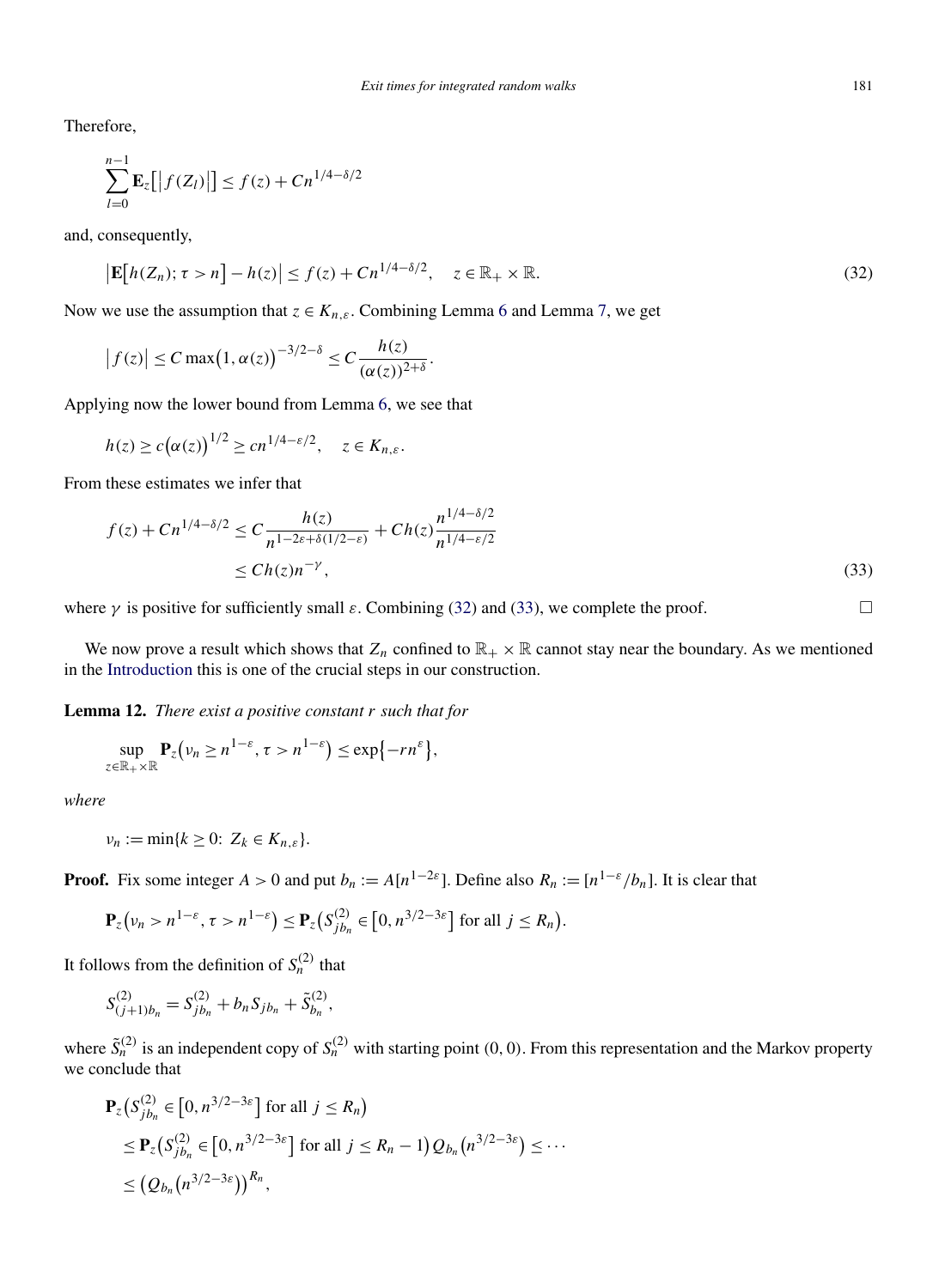where

$$
Q_k(\lambda) := \sup_{x \in \mathbb{R}} \mathbf{P}_{(0,0)}(S_k^{(2)} \in [x, x + \lambda]).
$$

Using the second inequality in Lemma [9,](#page-11-0) we get

$$
Q_{b_n}(n^{3/2-3\varepsilon}) \leq \frac{Cn^{3/2-3\varepsilon}}{A^{3/2}(n^{1-2\varepsilon})^{3/2}} = \frac{C}{A^{3/2}}.
$$

Choosing *A* so large that  $\frac{C}{A^{3/2}} \le \frac{1}{2}$ , we obtain

$$
\mathbf{P}_z(\nu_n > n^{1-\varepsilon}, \tau > n^{1-\varepsilon}) \le \left(\frac{1}{2}\right)^{R_n}.
$$

Thus, the proof is finished.

**Lemma 13.** *There exist a constant C such that for*  $k \ge n^{1-\epsilon}$ ,

$$
\mathbf{E}_{z}[h(Z_{n}), \nu_{n} \geq k, \tau > n^{1-\varepsilon}] \leq Cn^{1/4} (1+\alpha(z))^{1/2} \exp\{-r n^{\varepsilon}/2\}.
$$

**Proof.** Using the Cauchy–Schwarz inequality, we obtain

$$
\mathbf{E}_{z}[h(Z_{n}), \tau > n^{1-\varepsilon}, \nu_{n} \ge k] \n\le (\mathbf{E}_{z}[h^{2}(Z_{n}), \tau > n^{1-\varepsilon}])^{1/2} (\mathbf{P}_{z}(\nu_{n} \ge k, \tau > n^{1-\varepsilon}))^{1/2} \n\le (\mathbf{E}_{z}[h^{2}(Z_{n}), \tau > n^{1-\varepsilon}])^{1/2} (\mathbf{P}_{z}(\nu_{n} \ge n^{1-\varepsilon}, \tau > n^{1-\varepsilon}))^{1/2}.
$$

Recalling that  $h(z) \leq C(\alpha(z))^{1/2}$  for all  $z \in \mathbb{R}_+ \times \mathbb{R}$ , one can easy obtain the inequality

$$
\mathbf{E}_z[h^2(Z_n), \tau > n^{1-\varepsilon}] \leq C \mathbf{E}_z[\alpha(Z_n)] \leq C(\alpha(z) + \mathbf{E}_0 \max\{((M_n + y)n)^{1/3}, M_n\})
$$
  
 
$$
\leq C(1 + \alpha(z))n^{1/2},
$$

where  $M_n = \max_{0 \le i \le n} S_i$ . Combining this with Lemma [12,](#page-14-0) we complete the proof.

We are now in position to state the main result of the present section. Its proof uses a recursion procedure and estimates from Lemmas [11](#page-12-0) and [12.](#page-14-0)

**Proposition 14.** *For any starting point z there exists a limit*

$$
V(z) = \lim_{n \to \infty} \mathbf{E}_z \big[ h(Z_n); \tau > n \big].
$$
\n(34)

*Moreover*, *this limit is harmonic and strictly positive on K*+.

**Proof.** Fix a large integer  $n_0 > 0$  and put, for  $m \ge 1$ ,

$$
n_m = \left[ n_0^{((1-\varepsilon)^{-m})} \right],
$$

where  $[r]$  denotes the integer part of *r*. Let *n* be any integer. There exists unique *m* such that  $n \in (n_m, n_{m+1}]$ . We first split the expectation into 2 parts,

$$
\mathbf{E}_z[h(Z_n); \tau > n] = E_1(z) + E_2(z)
$$
  
 := 
$$
\mathbf{E}_z[h(Z_n); \tau > n, \nu_n \le n_m] + \mathbf{E}_z[h(Z_n); \tau > n, \nu_n > n_m].
$$

<span id="page-15-0"></span>

 $\Box$ 

 $\Box$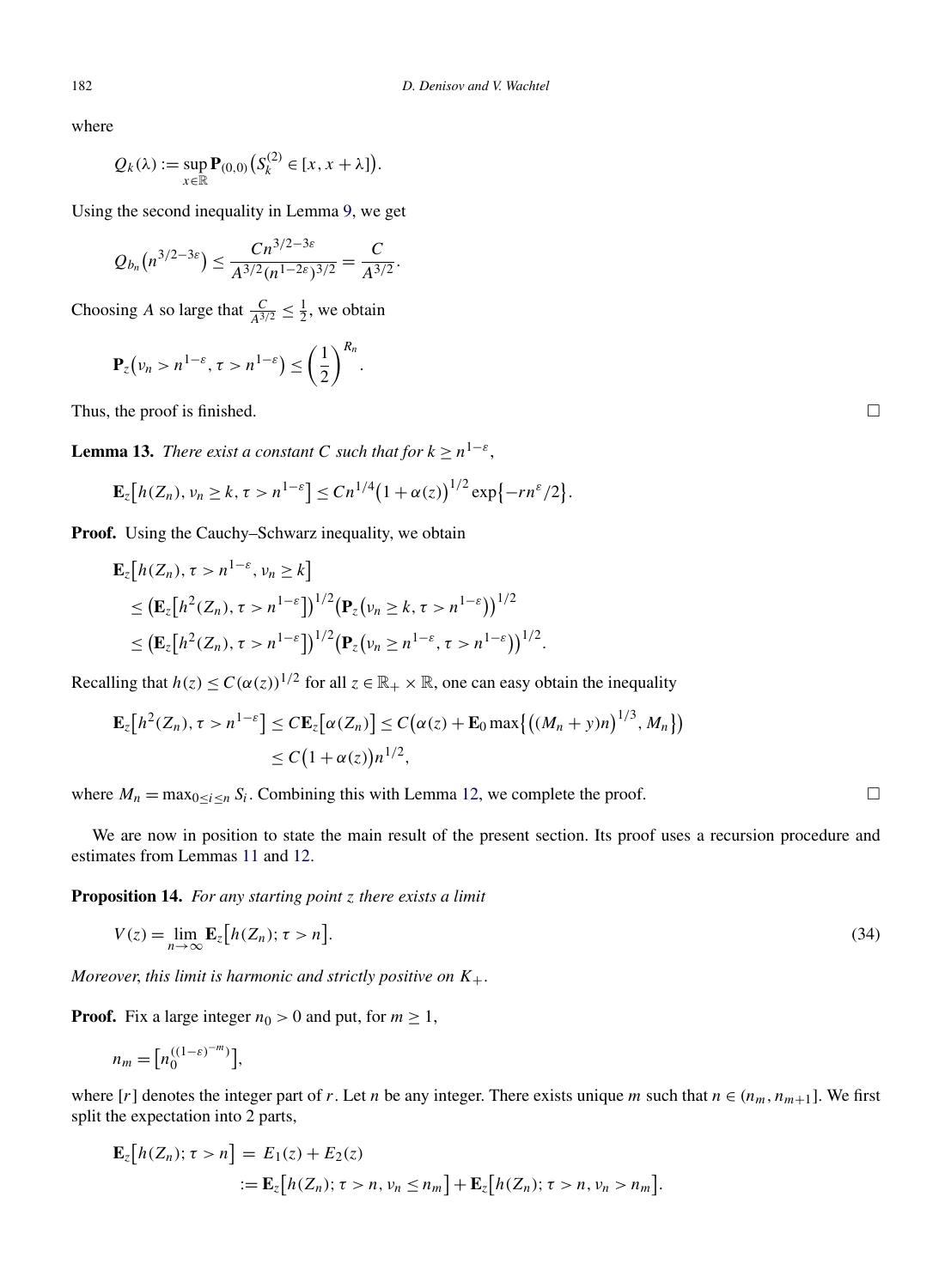<span id="page-16-0"></span>By Lemma [13,](#page-15-0) since  $n_m \ge n^{1-\epsilon}$ , the second term on the right hand side is bounded by

$$
E_2(z) \leq \mathbf{E}_z \big[ h(Z_n); \tau > n_m, \nu_n > n_m \big] \leq C \big( 1 + \alpha(z) \big)^{1/2} n_m^{1/4} \exp \big\{ - r n_m^{\varepsilon} / 2 \big\}.
$$

For the first term we have

$$
E_1(z) = \sum_{i=1}^{n_m} \int_{K_{n,\varepsilon}} \mathbf{P}_z \big\{ v_n = i, \tau > i, S_i^{(2)} \in da, S_i \in db \big\} \mathbf{E}_{(a,b)} \big[ h(Z_{n-i}); \tau > n-i \big].
$$

Then, by [\(25\)](#page-12-0),

$$
E_1(z) \le \left(1 + \frac{C}{n^{\gamma}}\right) \sum_{i=1}^{n_m} \int_{K_{n,\varepsilon}} \mathbf{P}_z \{v_n = i, \tau > i, S_i^{(2)} \in da, S_i \in db\} h(a, b).
$$

Now noting that  $K_{n,\varepsilon} \subset K_{n_m,\varepsilon}$ , we apply [\(26\)](#page-12-0) to obtain

$$
E_1(z) \leq \frac{(1 + C/n^{\gamma})}{(1 - C/n_m^{\gamma})} \sum_{i=1}^{n_m} \int_{K_{n,\varepsilon}} \mathbf{P}_z \{ v_n = i, \tau > i, S_i^{(2)} \in da, S_i \in db \}
$$
  
 
$$
\times \mathbf{E}_{(a,b)} [h(Z_{n_m - i}); \tau > n_m - i]
$$
  
= 
$$
\frac{(1 + C/n_m^{\gamma})}{(1 - C/n_m^{\gamma})} \mathbf{E}_z [h(Z_{n_m}); \tau > n_m, v_n \leq n_m].
$$

As a result we have

$$
\mathbf{E}_{z}[h(Z_{n});\tau>n] \leq \frac{(1+C/n_{m}^{Y})}{(1-C/n_{m}^{Y})}\mathbf{E}_{z}[h(Z_{n_{m}});\tau>n_{m}] + C(1+\alpha(z))^{1/2}n_{m}^{1/4}\exp\{-rn_{m}^{\varepsilon}/2\}.
$$
\n(35)

Iterating this procedure *m* times, we obtain

$$
\mathbf{E}_{z}[h(Z_{n}); \tau > n] \leq \prod_{j=0}^{m} \frac{(1 + C/n_{m}^{\gamma(1-\varepsilon)^{j}})}{(1 - C/n_{m}^{\gamma(1-\varepsilon)^{j}})} \times \left(\mathbf{E}_{z}[h(Z_{n_{0}}); \tau > n_{0}] + C(1 + \alpha(z))^{1/2} \sum_{j=0}^{m} n_{m-j}^{1/4} \exp\{-rn_{m-j}^{\varepsilon}/2\}\right).
$$
 (36)

First of all we immediately obtain that

$$
\sup_{n} \mathbf{E}_{z}[h(Z_{n}); \tau > n] \le C(z) < \infty.
$$
\n(37)

An identical procedure gives a lower bound

$$
\mathbf{E}_{z}[h(Z_{n}); \tau > n] \geq E_{1}(z) \geq \prod_{j=0}^{m} \frac{(1 - C/n_{m}^{\gamma(1-\varepsilon)^{j}})}{(1 + C/n_{m}^{\gamma(1-\varepsilon)^{j}})} \mathbf{E}_{z}[h(Z_{n_{0}}); \tau > n_{0}, \nu_{n_{0}} \leq n_{0}]
$$
\n
$$
= \prod_{j=0}^{m} \frac{(1 - C/n_{m}^{\gamma(1-\varepsilon)^{j}})}{(1 + C/n_{m}^{\gamma(1-\varepsilon)^{j}})} (\mathbf{E}_{z}[h(Z_{n_{0}}); \tau > n_{0}, \nu_{n_{1}} \leq n_{0}] - \mathbf{E}_{z}[h(Z_{n_{0}}); \tau > n_{0}, \nu_{n_{1}} > n_{0}])
$$
\n
$$
\geq \prod_{j=0}^{m} \frac{(1 - C/n_{m}^{\gamma(1-\varepsilon)^{j}})}{(1 + C/n_{m}^{\gamma(1-\varepsilon)^{j}})} (\mathbf{E}_{z}[h(Z_{n_{0}}); \tau > n_{0}] - C(1 + \alpha(z))^{1/2} n_{0}^{1/4} \exp\{-rn_{0}^{\varepsilon}/2\}). \tag{38}
$$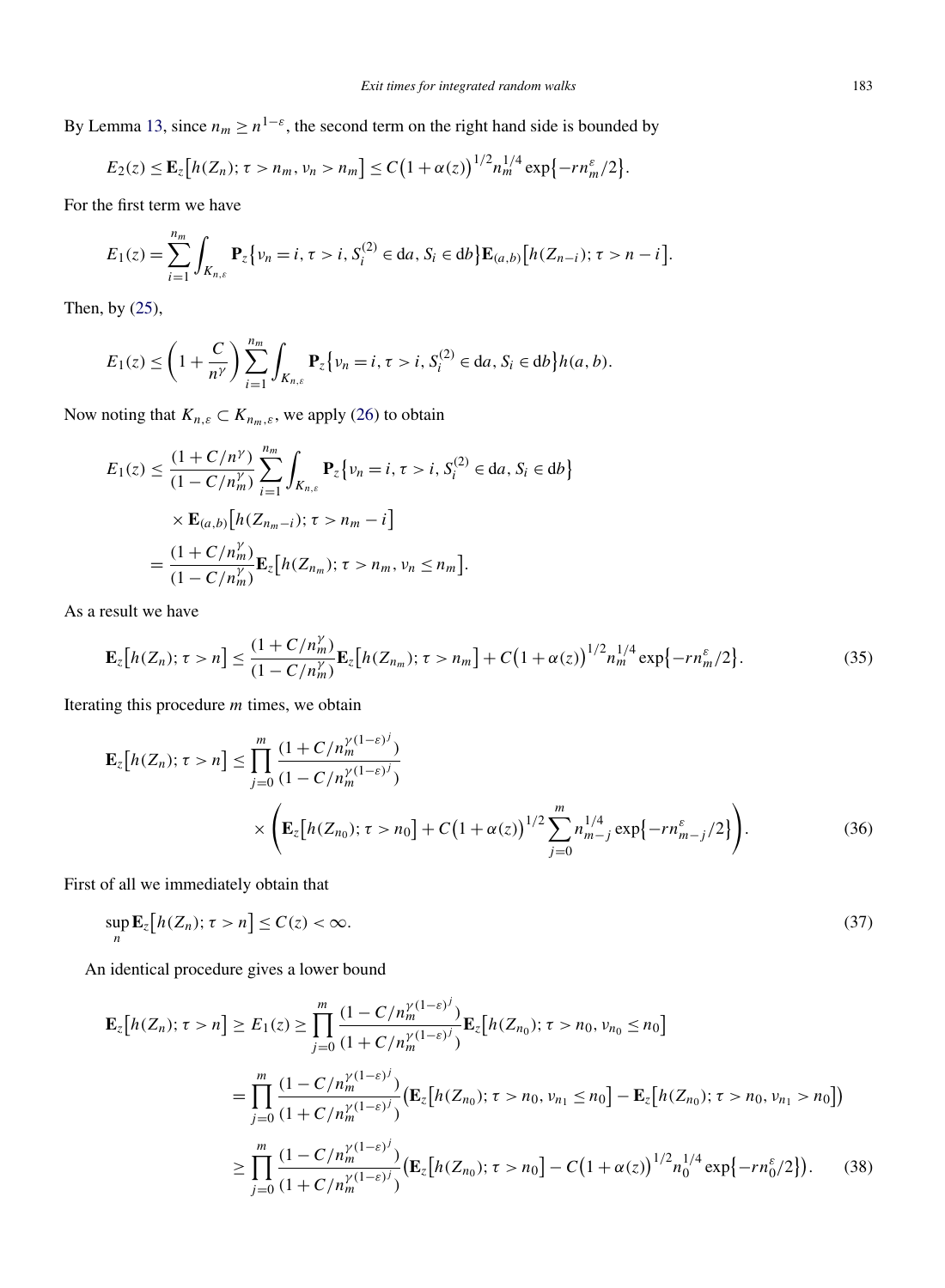For every positive  $\delta$  we can choose  $n_0 = n_0(\delta)$  such that

$$
\left| \prod_{j=0}^{m} \frac{(1 - C/n_m^{\gamma(1-\varepsilon)^j})}{(1 + C/n_m^{\gamma(1-\varepsilon)^j})} - 1 \right| \le \delta \quad \text{and} \quad \sum_{j=0}^{m} n_{m-j}^{1/4} \exp\{-rn_{m-j}^{\varepsilon}/2\} \le \delta.
$$

Then, for this value of  $n_0$  and all  $z \in \mathbb{R}_+ \times \mathbb{R}$ ,

$$
\sup_{n>n_0} \mathbf{E}_z[h(Z_n); \tau > n] \le (1+\delta) \big(\mathbf{E}_z[h(Z_{n_0}); \tau > n_0] + C(1+\alpha(z))^{1/2}\delta\big)
$$

and

$$
\inf_{n>n_0}\mathbf{E}_z[h(Z_n);\tau>n]\geq (1-\delta)\big(\mathbf{E}_z[h(Z_{n_0});\tau>n_0]-C\big(1+\alpha(z)\big)^{1/2}\delta\big).
$$

Consequently,

$$
\sup_{n>n_0} \mathbf{E}_z[h(Z_n); \tau > n] - \inf_{n>n_0} \mathbf{E}_z[h(Z_n); \tau > n]
$$
  

$$
\leq \delta \mathbf{E}_z[h(Z_{n_0}); \tau > n_0] + 2C(1 + \alpha(z))^{1/2} \delta.
$$

Taking into account [\(37\)](#page-16-0) and that  $\delta$  can be made arbitrarily small we arrive at the conclusion that the limit in [\(34\)](#page-15-0) exists.

To prove harmonicity of  $V_0$  note that by the Markov property

$$
\mathbf{E}_{z}\big[h(Z_{n+1});\,\tau>n+1\big]=\int_{\mathbb{R}_{+}\times\mathbb{R}}\mathbf{P}(z+Z\in dz')\mathbf{E}_{z'}\big[h(Z_{n});\,\tau>n\big].
$$

Letting *n* to infinity we obtain

$$
V(z) = \mathbf{E}_z[V(Z_1); \tau > 1].
$$

The existence of the limit in the right hand side is justified by the dominated convergence theorem and the above estimates for  $\sup_{n>n_0} \mathbf{E}_z[h(Z_n); \tau > n].$ 

Function *V* has the following monotonicity property: if  $x' \ge x$  and  $y' \ge y$  then  $V(x', y') \ge V(x, y)$ . Indeed, first the function *h* satisfies this property since  $h_x \ge 0$ ,  $h_y \ge 0$ , see Lemma [5.](#page-5-0) Second it clear that the exit time  $\tau' \ge \tau$ , where  $\tau'$  is the exit of time the integrated random walk started from  $(x', y')$  and  $\tau$  is the exit of time the integrated random walk started from *(x,y)*. Third,

$$
\tilde{S}_n = y' + X_1 + X_2 + \dots + X_n \ge y + X_1 + X_2 + \dots + X_n = S_n,
$$
  
\n
$$
\tilde{S}_n^{(2)} = x' + \tilde{S}_1 + \tilde{S}_2 + \dots + \tilde{S}_n \ge S_n^{(2)}.
$$

Therefore, for any *n*,

$$
\mathbf{E}_{(x',y')}\big[h(Z_n);\tau>n\big]\geq \mathbf{E}_{(x,y)}\big[h(Z_n);\tau>n\big].
$$

Letting *n* go to infinity, we obtain  $V(x', y') \ge V(x, y)$ .

It remains to show that *V* is strictly positive on  $K_{+}$ . As we have already shown, for every  $\delta > 0$  there exists  $n_0$ such that

$$
\inf_{n\geq n_0} \mathbf{E}_z[h(Z_n); \tau > n] \geq (1-\delta)\big(h(z) - C\big(1+\alpha(z)\big)^{1/2}\delta\big)
$$

for all *z*. Furthermore, for every fixed *n* we have  $\mathbf{E}_{(x,y)}[h(Z_n); \tau > n] \sim h(x, y)$  as  $x, y \to \infty$ . Thus there exist  $x_0, y_0$ such that  $\mathbf{E}_{(x_0, y_0)}[h(Z_{n_0}); \tau > n_0] > (1 - \delta)h(x_0, y_0)$ . Taking into account [\(18\)](#page-7-0), we conclude that  $V(z)$  is positive for all *z* with  $x > x_{n_0}$ ,  $y > y_{n_0}$ . From every starting point  $z \in \mathbb{R}^2_+$  our process visits the set  $x > x_{n_0}$ ,  $y > y_{n_0}$  before  $\tau$ with positive probability. Recalling that  $V(z) = \mathbf{E}_z[V(Z_1), \tau > k]$  for all  $k \ge 1$ , we conclude that  $V(z) > 0$ . The same argument shows that *V* is strictly positive on  $K_{+}$ .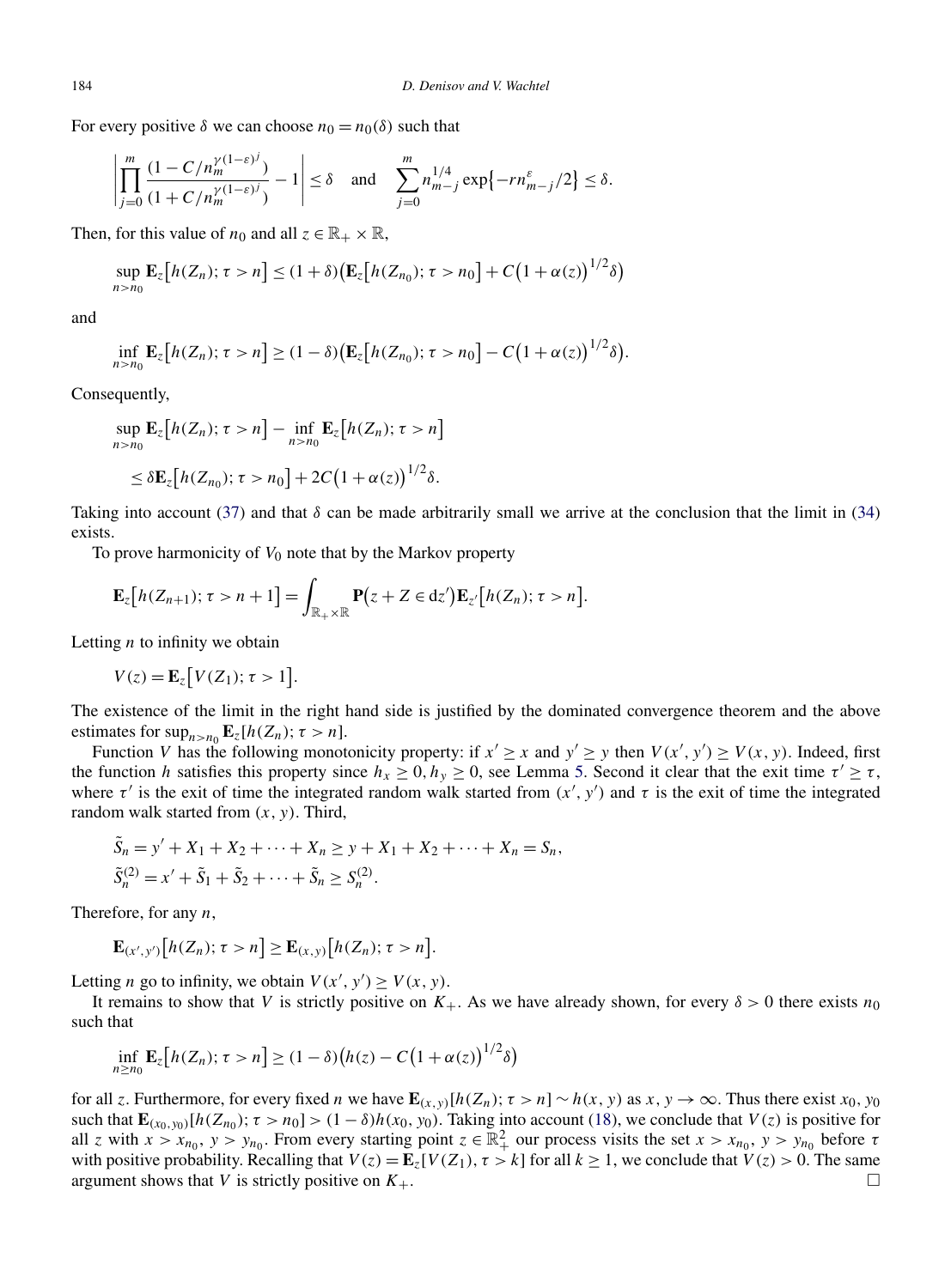# <span id="page-18-0"></span>**3. Proof of Theorem [1](#page-2-0)**

#### 3.1. *On integrated Brownian motion*

We first mention some properties of the integrated Brownian motion which we shall use in the proof of our main theorem.

#### **Lemma 15.** *There exists a finite constant C such that*

$$
\mathbf{P}_{(x,y)}\left(\tau^{bm} > t\right) \le C \frac{h(x,y)}{t^{1/4}}, \quad x, y > 0. \tag{39}
$$

*Moreover*,

$$
\mathbf{P}_{(x,y)}(\tau^{bm} > t) \sim \varkappa \frac{h(x,y)}{t^{1/4}} \quad as \ t \to \infty,
$$
\n(40)

*uniformly in*  $x, y > 0$  *satisfying* max $(x^{1/6}, y^{1/2}) \le \theta_t t^{1/4}$  *with some*  $\theta_t \to 0$ .

**Proof.** To prove this lemma we are going to use the scaling property of the Brownian motion, which immediately gives

$$
\mathbf{P}_{(x,y)}(\tau^{bm} > t) = \mathbf{P}_{(\lambda^3 x, \lambda y)}(\tau^{bm} > t\lambda^2), \quad \lambda > 0.
$$
\n(41)

We start with (40). Consider first the case  $x^{1/3} \ge y$ . Putting  $\lambda = x^{-1/3}$  in (41) we obtain

$$
\mathbf{P}_{(x,y)}(\tau^{bm} > t) = \mathbf{P}_{(1,yx^{-1/3})}(\tau^{bm} > t x^{-2/3}).
$$

In view of our assumption  $tx^{-2/3} \geq \theta_t^{-1/4} \to \infty$ . We use the continuity of  $h(1, u)$  in  $u \in [0, 1]$  and immediately obtain that the asymptotics

$$
\mathbf{P}_{(1,yx^{-1/3})}(\tau^{bm} > tx^{-2/3}) \sim \varkappa \frac{h(1,yx^{-1/3})}{(tx^{-2/3})^{1/4}}
$$

hold uniformly in  $yx^{-1/3}$  ∈ [0, 1]. Then,

$$
\mathbf{P}_{(x,y)}(\tau^{bm} > t) \sim \varkappa \frac{h(1, yx^{-1/3})}{(tx^{-2/3})^{1/4}} = \varkappa \frac{h(x, y)}{t^{1/4}}.
$$

If  $x^{1/3} \le y$  then, choosing  $\lambda = y^{-1}$  in (41), we obtain

$$
\mathbf{P}_{(x,y)}(\tau^{bm} > t) = \mathbf{P}_{(xy^{-3},1)}(\tau^{bm} > ty^{-2}).
$$

The rest of the proof goes exactly the same way.

To prove (39) first notice that the above proof showed that for sufficiently small  $\varepsilon > 0$  and  $t^{1/2} > \varepsilon^{-1} \max(x^{1/3}, y)$ the bound (39) holds. Hence, it is sufficient to consider  $t^{1/2} \leq \varepsilon^{-1} \max(x^{1/3}, y)$ . Using the lower bound in [\(18\)](#page-7-0), we see that

$$
\frac{h(x, y)}{t^{1/4}} \ge \frac{c \max(x^{1/6}, y^{1/2})}{(e^{-1} \max(x^{1/3}, y))^{1/2}} = c\epsilon^2 > 0
$$

for  $t^{1/2} \leq \varepsilon^{-1} \max(x^{1/3}, y)$ . Therefore,

$$
\mathbf{P}_{(x,y)}\big(\tau^{bm} > t\big) \leq 1 \leq \frac{1}{c\epsilon^2} \frac{h(x,y)}{t^{1/4}}.
$$

This proves (39).  $\Box$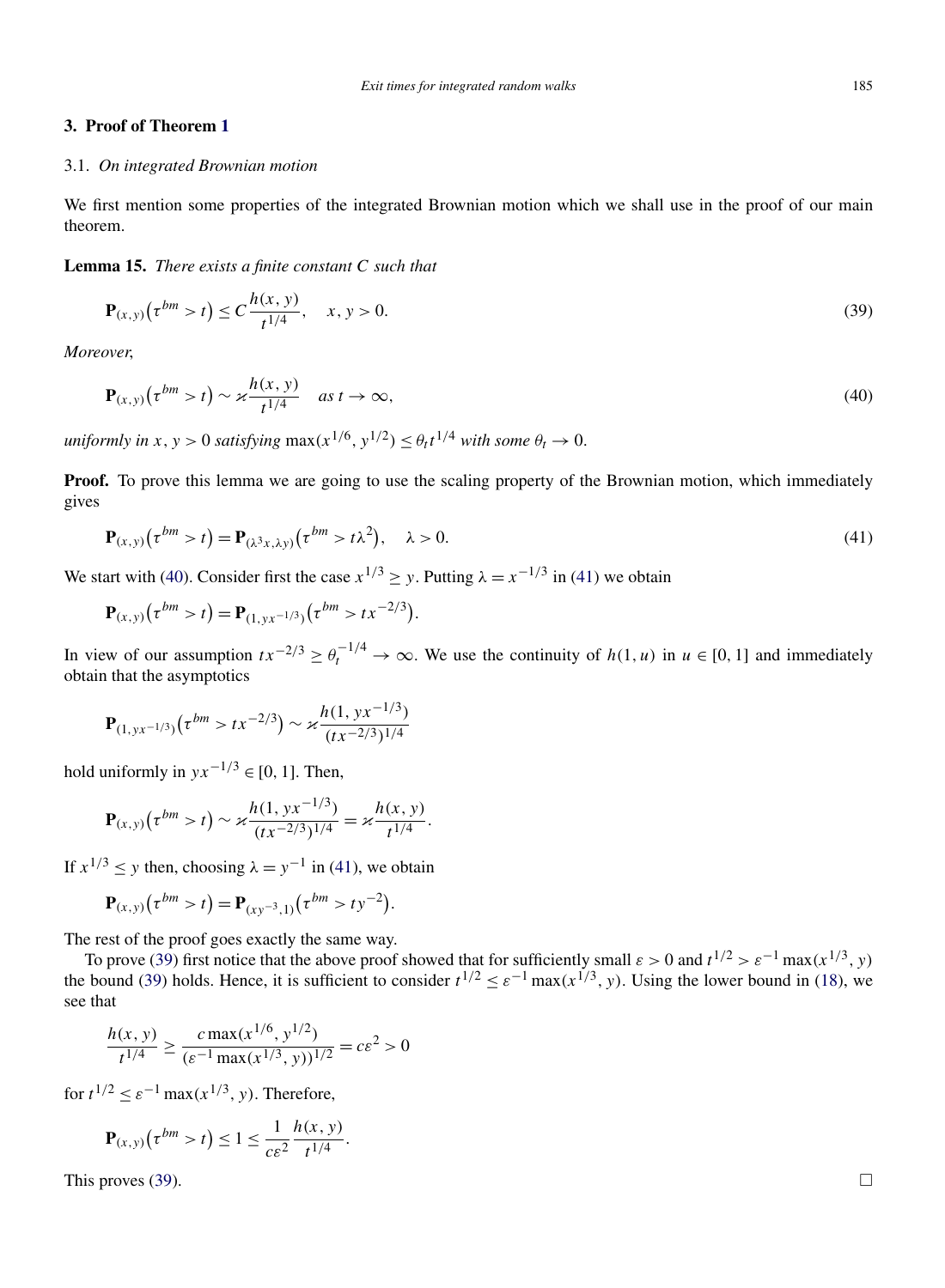<span id="page-19-0"></span>**Lemma 16.** Let  $\overline{p}_t(x, y; u, v)$  denote the transition density of  $(\int_0^t B_s ds, B_t)$  killed at leaving  $\mathbb{R}_+ \times \mathbb{R}$ . Then, for  $x, y \rightarrow 0$ ,

$$
\frac{\overline{p}_1(x, y; u, v)}{h(x, y)} \to \varkappa \overline{h}(u, v).
$$

The proof of this lemma for  $x = 0$  is given in [\[9\]](#page-25-0), see the proof of Theorem 4.1. For a general starting point  $(x, y)$ one can obtain the statement from the equalities

$$
\overline{p}_t(x, y; u, v) = p_t(x, y; u, v) - \int_0^t \int_0^\infty p_{t-s}(0, -w; u, v) \mathbf{P}_{(x, y)}(\tau^{bm} \in ds, B_{\tau^{bm}} \in -dw), \n\overline{p}_t(x, y; u, v) = \overline{p}_t(u, -v, y; x, -y),
$$

see relations (3) and (4) in Lachal [\[10\]](#page-26-0).

#### 3.2. *Coupling*

In this paragraph we derive some asymptotical results for integrated random walks from the corresponding statements for the integrated Brownian motion. For that we use the following classical result (see, for example, [\[11\]](#page-26-0)) on the quality of the normal approximation.

**Lemma 17.** If  $\mathbf{E}|X|^{2+\delta} < \infty$  for some  $\delta \in (0,1)$ , then for every  $n \geq 1$  one can define a Brownian motion  $B_t$  on the *same probability space such that, for any*  $\gamma$  *satisfying*  $0 < \gamma < \frac{\delta}{2(2+\delta)}$ ,

$$
\mathbf{P}\Big(\sup_{u \le n} |S_{[u]} - B_u| \ge n^{1/2 - \gamma}\Big) = o\big(n^{2\gamma + \gamma \delta - \delta/2}\big). \tag{42}
$$

As a first consequence of this coupling we derive asymptotics for  $P_z(\tau > n)$  with sufficiently large *z*.

**Lemma 18.** *For all sufficiently small*  $\varepsilon > 0$ ,

$$
\mathbf{P}_z(\tau > n) = \varkappa h(z) n^{-1/4} \big( 1 + \mathbf{o}(1) \big) \quad \text{as } n \to \infty \tag{43}
$$

*uniformly in*  $z \in K_{n,\varepsilon}$  *such that*  $\max\{x^{1/3},y\} \leq \theta_n\sqrt{n}$  *for some*  $\theta_n \to 0$ *. Moreover, there exists a constant C such that* 

$$
\mathbf{P}_z(\tau > n) \le C \frac{h(z)}{n^{1/4}},\tag{44}
$$

*uniformly in*  $z \in K_{n,\varepsilon}$ ,  $n \geq 1$ .

**Proof.** For every  $z = (x, y) \in K_{n, \varepsilon}$  denote

$$
z^{\pm} = (x \pm n^{3/2 - \gamma}, y).
$$

Define

$$
A_n = \left\{ \sup_{u \le n} |S_{[u]} - B_u| \le n^{1/2 - \gamma} \right\},\,
$$

where  $B$  is the Brownian motion constructed in Lemma 17. Then, using  $(42)$ , we obtain

$$
\begin{aligned} \mathbf{P}_z(\tau > n) &= \mathbf{P}_z(\tau > n, A_n) + \mathbf{o}(n^{-r}) \\ &\le \mathbf{P}_{z^+}(\tau^{bm} > n, A_n) + \mathbf{o}(n^{-r}) \\ &= \mathbf{P}_{z^+}(\tau^{bm} > n) + \mathbf{o}(n^{-r}), \end{aligned} \tag{45}
$$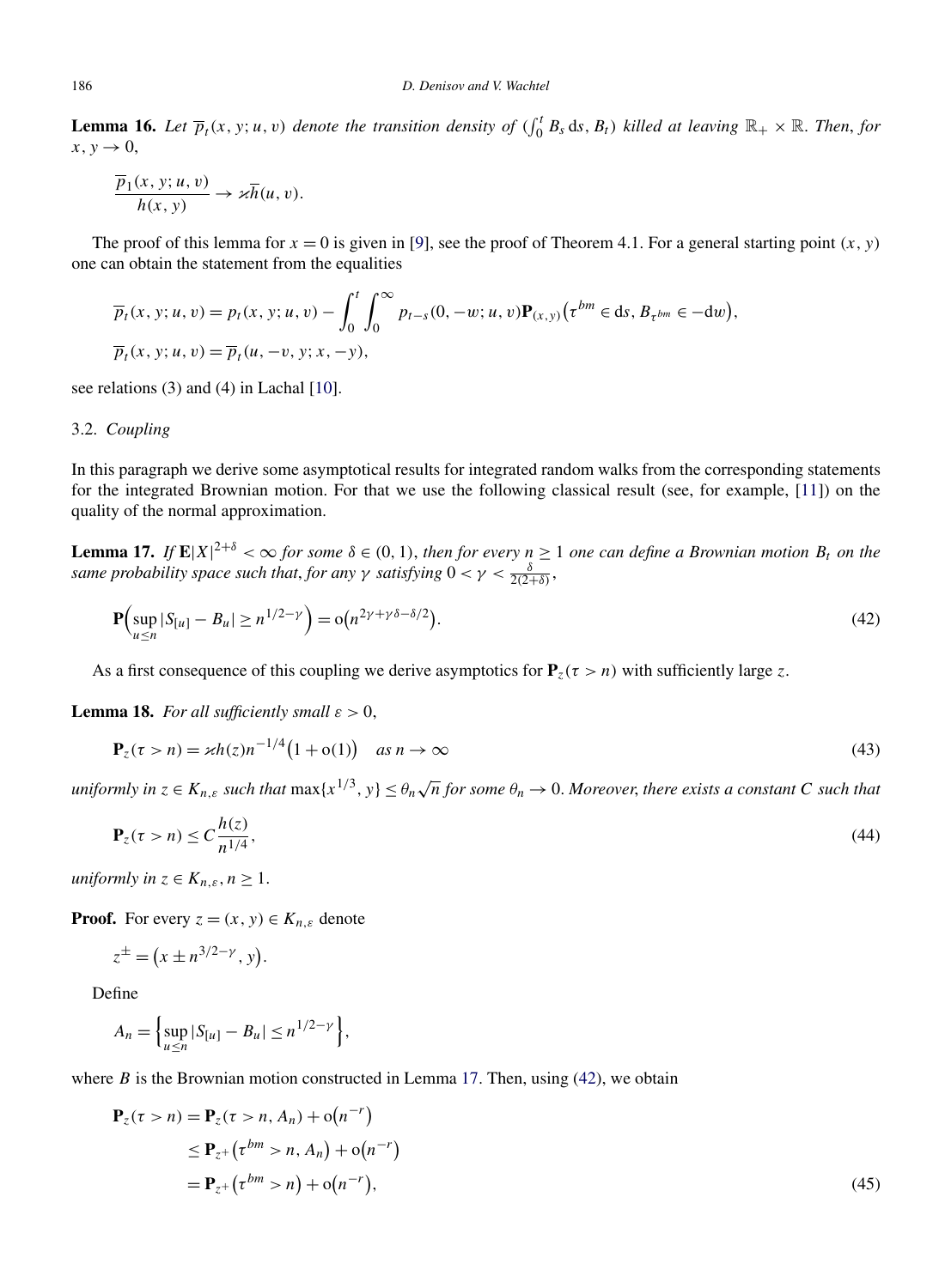<span id="page-20-0"></span>where  $r = r(\delta, \gamma) = \delta/2 - 2\gamma - \gamma \delta$ . In the same way one can get

$$
\mathbf{P}_{z^{-}}(\tau^{bm} > n) \leq \mathbf{P}_{z}(\tau > n) + o(n^{-r}).
$$
\n(46)

Note that if we take  $\gamma > 3\varepsilon$ , then  $z^{\pm} \in K_{n,\varepsilon'}$  for any  $\varepsilon' > \varepsilon$  and all sufficiently large *n*. Therefore, we may apply Lemma [15:](#page-18-0)

$$
\mathbf{P}_{z^{\pm}}(\tau^{bm}>n)\sim \varkappa h(z^{\pm})n^{-1/4}.
$$

It follows from the Taylor formula and Lemma [6](#page-7-0) that

$$
\left| h(z^{\pm}) - h(z) \right| \leq C n^{3/2 - \gamma} \left( \alpha \left( x \pm n^{3/2 - \gamma}, y \right) \right)^{-5/2} \leq C n^{1/4 + 5\varepsilon/6 - \gamma}.
$$
\n(47)

Furthermore, in view of [\(18\)](#page-7-0),

$$
h(z) > c n^{1/4 - \varepsilon/2}, \quad z \in K_{n,\varepsilon}.\tag{48}
$$

From this bound and (47) we infer that

$$
h(z^{\pm}) = h(z)(1 + o(1)), \quad z \in K_{n,\varepsilon}.
$$
\n(49)

Therefore, we have

$$
\mathbf{P}_{z^{\pm}}(\tau^{bm} > n) = \varkappa h(z) n^{-1/4} (1 + o(1)).
$$

From this relation and bounds [\(45\)](#page-19-0) and (46) we obtain

$$
\mathbf{P}_z(\tau > n) = \varkappa h(z) n^{-1/4} (1 + o(1)) + o(n^{-r}).
$$

Using (48), we see that  $n^{-r} = o(h(z)n^{-1/4})$  for all  $\varepsilon$  satisfying  $r = \delta/2 - 2\gamma - 2\gamma\delta > \varepsilon/6$ . This proves [\(43\)](#page-19-0). To prove [\(44\)](#page-19-0) it is sufficient to substitute [\(39\)](#page-18-0) into [\(45\)](#page-19-0).

**Lemma 19.** *For all sufficiently small*  $\varepsilon > 0$  *and all rectangles*  $D = [a, b] \times [c, d]$  *with positive a*,

$$
\mathbf{P}_z \bigg( \bigg( \frac{S_n^{(2)}}{n^{3/2}}, \frac{S_n}{\sqrt{n}} \bigg) \in D, \tau > n \bigg) = \varkappa h(z) n^{-1/4} \int_D \overline{h}(u, v) \, du \, dv \big( 1 + o(1) \big) \quad \text{as } n \to \infty \tag{50}
$$

*uniformly in*  $z \in K_{n,\varepsilon}$  *such that*  $\max\{x^{1/3}, y\} \leq \theta_n \sqrt{n}$  *for some*  $\theta_n \to 0$ .

**Proof.** Define two sets,

$$
D^{+} = [a - n^{-\gamma}, b + n^{-\gamma}] \times [c, d],
$$
  

$$
D^{-} = [a + n^{-\gamma}, b - n^{-\gamma}] \times [c, d].
$$

Clearly *D*<sup>−</sup> ⊂ *D* ⊂ *D*<sup>+</sup>. Then, arguing as in the proof of the previous lemma, we get

$$
\mathbf{P}_{z}\left(\left(\frac{S_{n}^{(2)}}{n^{3/2}}, \frac{S_{n}}{\sqrt{n}}\right) \in D, \tau > n\right) \leq \mathbf{P}_{z}\left(\left(\frac{S_{n}^{(2)}}{n^{3/2}}, \frac{S_{n}}{\sqrt{n}}\right) \in D, \tau > n, A_{n}\right) + o(n^{-r})
$$
  

$$
\leq \mathbf{P}_{z^{+}}\left(\left(\frac{\int_{0}^{n} B_{s} ds}{n^{3/2}}, \frac{B_{n}}{\sqrt{n}}\right) \in D, \tau^{bm} > n, A_{n}\right) + o(n^{-r})
$$
  

$$
\leq \mathbf{P}_{z^{+}}\left(\left(\frac{\int_{0}^{n} B_{s} ds}{n^{3/2}}, \frac{B_{n}}{\sqrt{n}}\right) \in D, \tau^{bm} > n\right) + o(n^{-r}).
$$
 (51)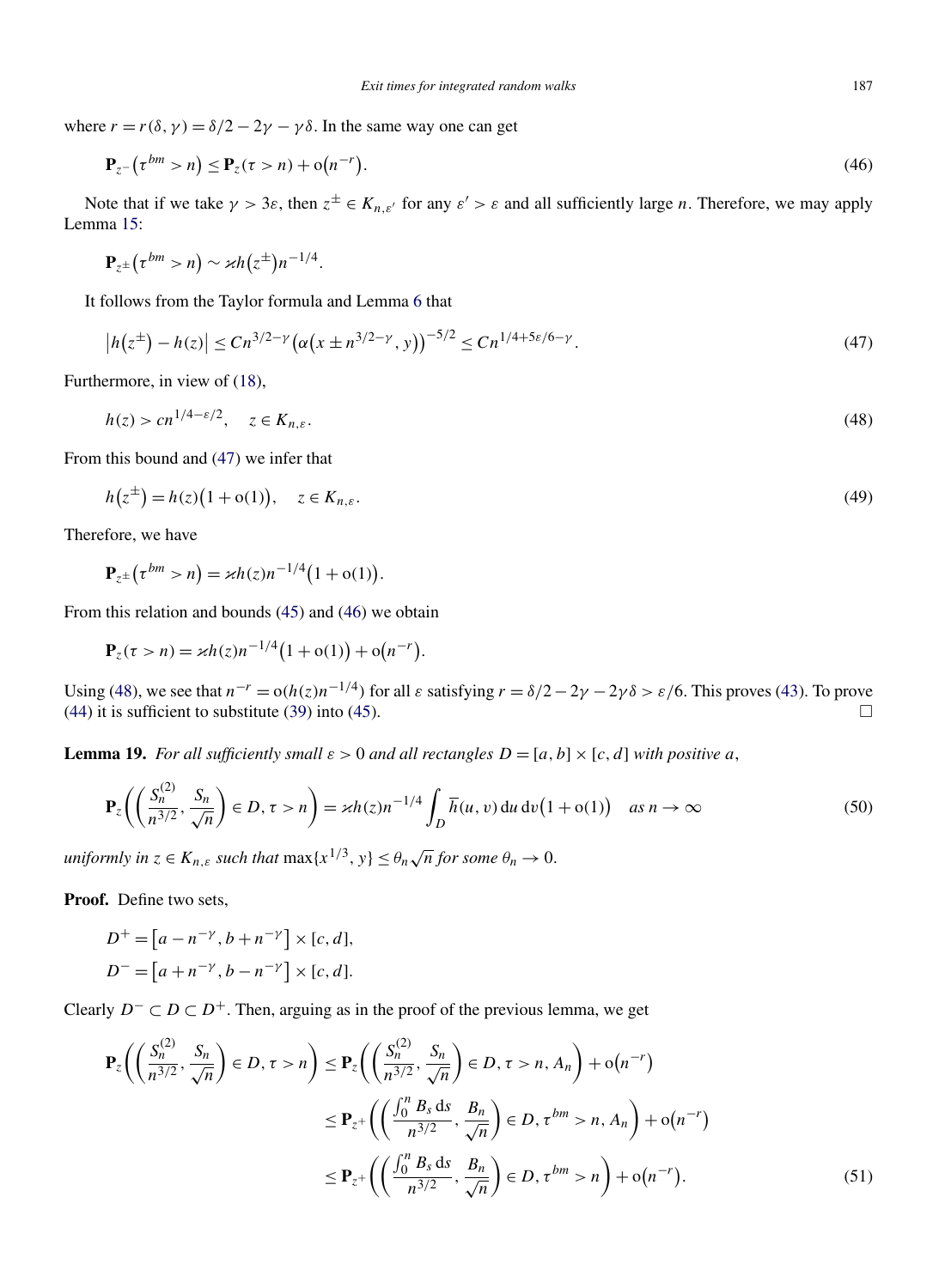Similarly,

$$
\mathbf{P}_{z}\bigg(\bigg(\frac{S_{n}^{(2)}}{n^{3/2}},\frac{S_{n}}{\sqrt{n}}\bigg)\in D,\,\tau>n\bigg)\geq \mathbf{P}_{z^{-}}\bigg(\bigg(\frac{\int_{0}^{n}B_{s}ds}{n^{3/2}},\frac{B_{n}}{\sqrt{n}}\bigg)\in D,\,\tau^{bm}>n\bigg)+o(n^{-r}).\tag{52}
$$

Using the scaling property of the Brownian motion and applying Lemma [16,](#page-19-0) we obtain

$$
\mathbf{P}_{z^{\pm}}\bigg(\bigg(\frac{\int_0^n B_s ds}{n^{3/2}}, \frac{B_n}{\sqrt{n}}\bigg) \in D, \tau^{bm} > n\bigg) \sim \varkappa h\bigg(\frac{x^{\pm}}{n^{3/2}}, \frac{y}{n^{1/2}}\bigg) \int_{D^{\pm}} \overline{h}(u, v) du dv.
$$

It is sufficient to note now that

$$
h\left(\frac{x^{\pm}}{n^{3/2}}, \frac{y}{n^{1/2}}\right) \sim h\left(\frac{x}{n^{3/2}}, \frac{y}{n^{1/2}}\right) \text{ and } \int_{D^{\pm}} \overline{h}(u, v) du dv \to \int_{D} \overline{h}(u, v) du dv
$$

as  $n \to \infty$ . Thus, from bounds [\(51\)](#page-20-0), (52) and relations [\(48\)](#page-20-0), [\(49\)](#page-20-0) we obtain the desired conclusion.

3.3. *Asymptotic behaviour of τ* : *Proof of* [\(7\)](#page-2-0)

Applying Lemma [12,](#page-14-0) we obtain

$$
\mathbf{P}_z(\tau > n) = \mathbf{P}_z(\tau > n, \nu_n < n^{1-\epsilon}) + \mathbf{P}_z(\tau > n, \nu_n \ge n^{1-\epsilon})
$$
  
=  $\mathbf{P}_z(\tau > n, \nu_n < n^{1-\epsilon}) + O(e^{-rn^{\epsilon}}).$  (53)

 $\Box$ 

Using the strong Markov property, we get for the first term the following estimates

$$
\int_{K_{n,\varepsilon}} \mathbf{P}_z \big( Z_{\nu_n} \in d\tilde{z}, \tau > \nu_n, \nu_n < n^{1-\varepsilon} \big) \mathbf{P}_{\tilde{z}}(\tau > n)
$$
\n
$$
\leq \mathbf{P}_z \big( \tau > n, \nu_n < n^{1-\varepsilon} \big)
$$
\n
$$
\leq \int_{K_{n,\varepsilon}} \mathbf{P}_z \big( Z_{\nu_n} \in d\tilde{z}, \tau > \nu_n, \nu_n < n^{1-\varepsilon} \big) \mathbf{P}_{\tilde{z}} \big( \tau > n - n^{1-\varepsilon} \big).
$$
\n(54)

Applying now Lemma [18,](#page-19-0) we obtain

$$
\begin{split} \mathbf{P}_{z}(\tau > n; v_{n} < n^{1-\varepsilon}) \\ &= \frac{\varkappa + o(1)}{n^{1/4}} \mathbf{E}_{z} \big[ h(Z_{v_{n}}); \tau > v_{n}, M_{v_{n}} \le \theta_{n} \sqrt{n}, v_{n} < n^{1-\varepsilon} \big] \\ &+ \mathcal{O}\bigg( \frac{1}{n^{1/4}} \mathbf{E}_{z} \big[ h(Z_{v_{n}}); \tau > v_{n}, M_{v_{n}} > \theta_{n} \sqrt{n}, v_{n} < n^{1-\varepsilon} \big] \bigg) \\ &= \frac{\varkappa + o(1)}{n^{1/4}} \mathbf{E}_{z} \big[ h(Z_{v_{n}}); \tau > v_{n}, v_{n} < n^{1-\varepsilon} \big] \\ &+ \mathcal{O}\bigg( \frac{1}{n^{1/4}} \mathbf{E}_{z} \big[ h(Z_{v_{n}}); \tau_{x} > v_{n}, M_{v_{n}} > \theta_{n} \sqrt{n}, v_{n} < n^{1-\varepsilon} \big] \bigg), \end{split} \tag{55}
$$

where  $M_k := \max_{j \leq k} |S_j|$ .

We now show that the first expectation converges to  $V(z)$  and that the second expectation is negligibly small.

**Lemma 20.** *Under the assumptions of Theorem* [1,](#page-2-0)

$$
\lim_{n\to\infty}\mathbf{E}_z[h(Z_{\nu_n});\,\tau>\nu_n,\nu_n
$$

<span id="page-21-0"></span>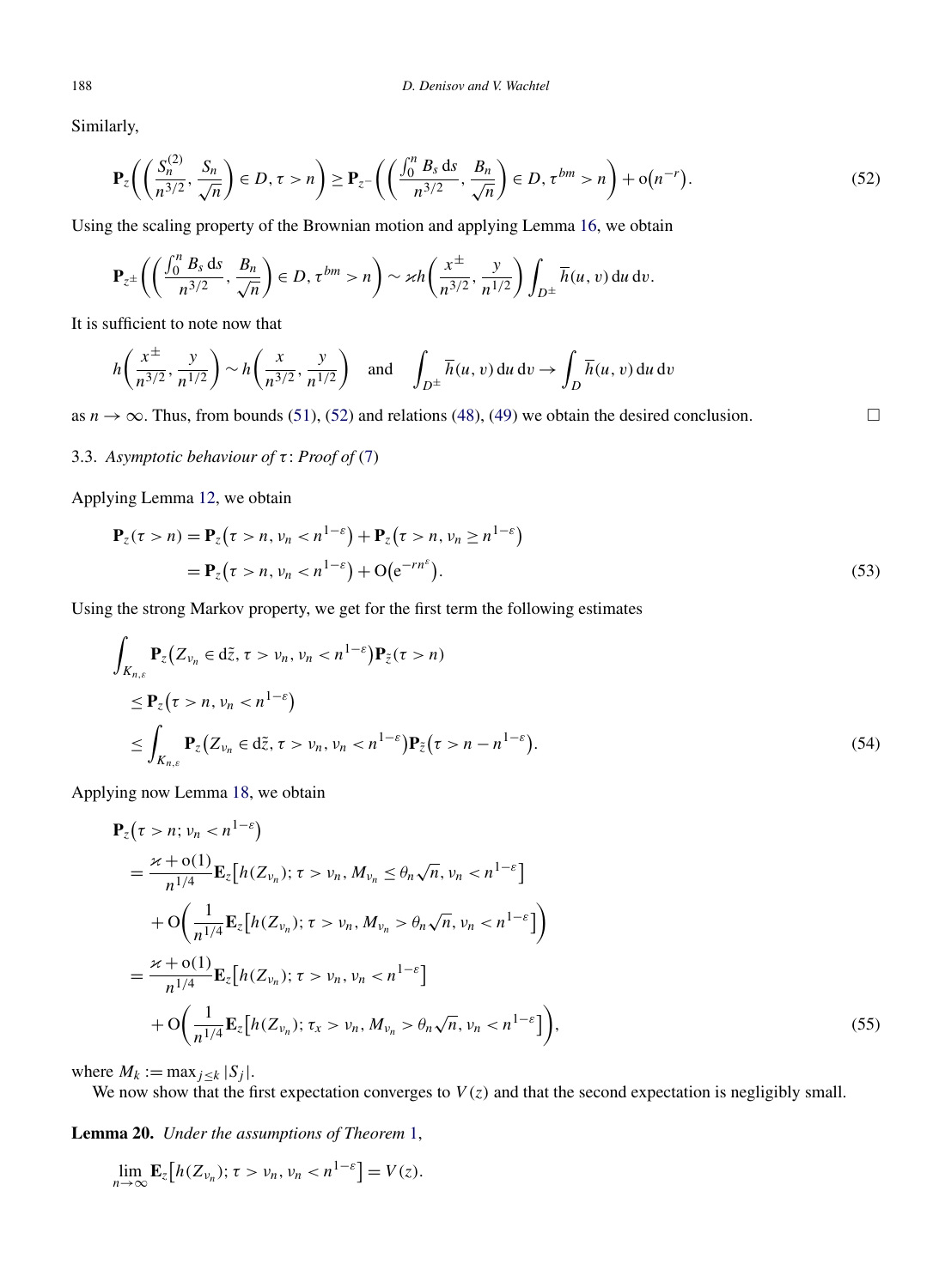<span id="page-22-0"></span>**Proof.** Put  $T = \tau \wedge n^{1-\epsilon}$ . Since *T* is a bounded stopping time and  $Y_k$  is a martingale,

$$
\mathbf{E}_{z}[Y_T] = \mathbf{E}_{z}[Y_{\nu_n \wedge T}] = \mathbf{E}_{z}[Y_{\nu_n}, \nu_n < T] + \mathbf{E}_{z}[Y_T, \nu_n \geq T]
$$

and, consequently,

$$
\mathbf{E}_{z}[Y_{\nu_n},\nu_n
$$

Using the definition of  $Y_k$ , we infer from the last equality that

$$
\mathbf{E}_{z}\big[h(Z_{\nu_n}),\nu_n
$$

Conditioning on  $Z_{\nu_n}$  and applying [\(33\)](#page-14-0), we obtain

$$
\left| \mathbf{E}_{z} \left[ \sum_{k=v_{n}}^{T-1} f(Z_{k}), v_{n} < T \right] \right| \leq \mathbf{E}_{z} \left[ 1\{T > v_{n}\} \mathbf{E}_{Z_{v_{n}}} \left[ \sum_{k=0}^{T-v_{n}} |f(Z_{k})| \right] \right]
$$
  

$$
\leq \frac{C}{n^{\gamma(1-\varepsilon)}} \mathbf{E}_{z} \left[ h(Z_{v_{n}}), v_{n} < \tau \right].
$$

From this inequality and Lemma [13](#page-15-0) we conclude

$$
\mathbf{E}_z[h(Z_{\nu_n}), \nu_n < T] = (1 + o(1))\mathbf{E}_z[h(Z_T), \nu_n < T] \quad \text{as } n \to \infty. \tag{56}
$$

Since  $h(Z_{\tau}) = 0$ , we have  $h(Z_T) = h(Z_{n^{1-\epsilon}})1\{\tau > n^{1-\epsilon}\}\)$ . Noting that Lemma [13](#page-15-0) remains valid with  $h(Z_{n^{1-\epsilon}})$  instead of  $h(Z_n)$ , we get

$$
\mathbf{E}_z[h(Z_T), \nu_n < T] = \mathbf{E}_z[h(Z_{n^{1-\varepsilon}}), \nu_n < n^{1-\varepsilon}, \tau > n^{1-\varepsilon}]
$$
\n
$$
= \mathbf{E}_z[h(Z_{n^{1-\varepsilon}}), \tau > n^{1-\varepsilon}] + \mathcal{O}\big(n^{1/4}e^{-rn^{\varepsilon}/2}\big).
$$

And in view of Proposition [14,](#page-15-0)

$$
\lim_{n\to\infty}\mathbf{E}_z[h(Z_T),\nu_n
$$

Combining this relation with  $(56)$ , we get the desired result.

**Lemma 21.** *As*  $n \to \infty$ ,

$$
\mathbf{E}_z[h(Z_{\nu_n}), \tau > \nu_n, \nu_n < n^{1-\varepsilon}, M_{\nu_n} > \theta_n \sqrt{n}] \to 0.
$$

**Proof.** On the event  $v_n \leq n^{1-\epsilon}$ ,

$$
h(Z_{\nu_n}) \leq C\alpha(z) + C \big( \max \big\{ \big( n^{1-\varepsilon} (y + M_{n^{1-\varepsilon}}) \big)^{1/3}, M_{n^{1-\varepsilon}} \big\} \big)^{1/2}
$$

and, consequently,

$$
\mathbf{E}_{z}[h(Z_{\nu_n}), \tau > \nu_n, \nu_n < n^{1-\varepsilon}, M_{\nu_n} > \theta_n \sqrt{n}] \leq C\alpha(z)\mathbf{P}(M_{n^{1-\varepsilon}} > \theta_n \sqrt{n}) + C\mathbf{E}[M_{n^{1-\varepsilon}}^{1/2}, M_{n^{1-\varepsilon}} > \theta_n \sqrt{n}].
$$
 (57)

Here we used the fact that if  $\theta_n \to 0$  sufficiently slow, then

$$
\max\{(n^{1-\varepsilon}M_{n^{1-\varepsilon}})^{1/3},M_{n^{1-\varepsilon}}\}=M_{n^{1-\varepsilon}}
$$

on the set  $\{M_{n^{1-\varepsilon}} > \theta_n \sqrt{n}\}.$ 

Using now the Kolmogorov inequality, one can easily conclude that both summands on the right hand side of (57) vanish as  $n \to \infty$ .

 $\Box$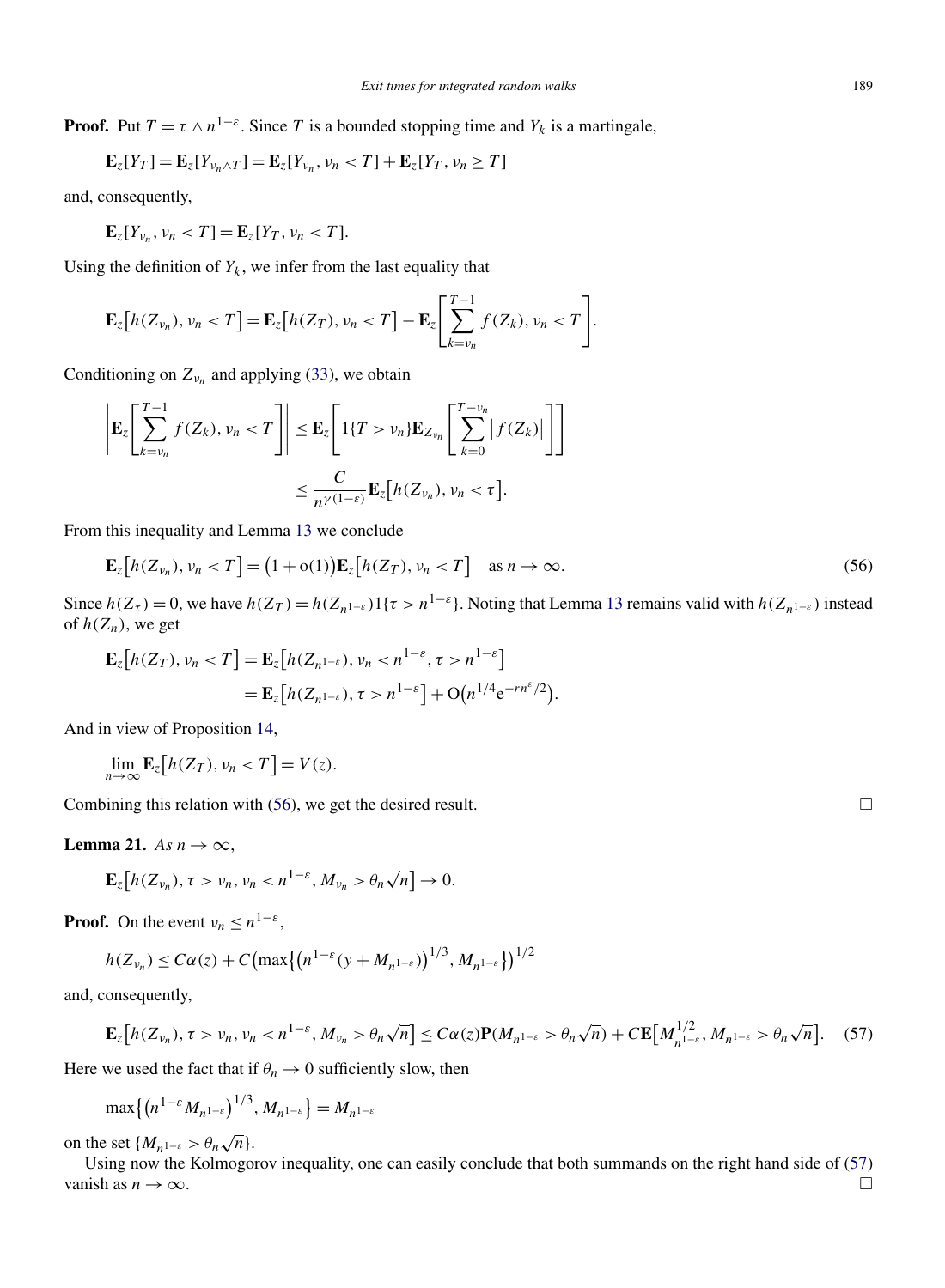# 3.4. *Proof of weak convergence* [\(8\)](#page-2-0)

It suffices to show that, for any rectangle  $D \subset \mathbb{R}_+ \times \mathbb{R}$ ,

$$
\frac{\mathbf{P}_z((S_n^{(2)}/n^{3/2}, S_n/n^{1/2}) \in D, \tau > n)}{\mathbf{P}_z(\tau > n)} \to \int_D \overline{h}(u, v) du dv.
$$
\n(58)

Take  $\theta_n$  which goes to zero slower than any power function. First note that, in view of Lemma [12,](#page-14-0)

$$
\mathbf{P}_z \bigg( \bigg( \frac{S_n^{(2)}}{n^{3/2}}, \frac{S_n}{n^{1/2}} \bigg) \in D, \tau > n \bigg) \n= \mathbf{P}_z \bigg( \bigg( \frac{S_n^{(2)}}{n^{3/2}}, \frac{S_n}{n^{1/2}} \bigg) \in D, \tau > n, \nu_n \le n^{1-\varepsilon} \bigg) + \mathcal{O}(\mathrm{e}^{-r n^{\varepsilon}}).
$$

Repeating the arguments from the derivation of [\(55\)](#page-21-0) and applying Lemma [21,](#page-22-0) we get

$$
\mathbf{P}_{z}\bigg(\bigg(\frac{S_{n}^{(2)}}{n^{3/2}}, \frac{S_{n}}{n^{1/2}}\bigg) \in D, \tau > n, \nu_{n} \leq n^{1-\varepsilon}\bigg) \n= \mathbf{P}_{z}\bigg(\bigg(\frac{S_{n}^{(2)}}{n^{3/2}}, \frac{S_{n}}{n^{1/2}}\bigg) \in D, \tau > n, \nu_{n} \leq n^{1-\varepsilon}, M_{\nu_{n}} \leq \theta_{n}\sqrt{n}\bigg) + o\big(\mathbf{P}_{z}(\tau > n)\big).
$$

Next,

$$
\mathbf{P}_{z}\bigg(\bigg(\frac{S_{n}^{(2)}}{n^{3/2}}, \frac{S_{n}}{n^{1/2}}\bigg) \in D, \tau > n, \nu_{n} \leq n^{1-\varepsilon}, M_{\nu_{n}} \leq \theta_{n} n^{1/2}\bigg)
$$
  
= 
$$
\sum_{k=1}^{n^{1-\varepsilon}} \int_{K_{n,\varepsilon} \cap \{|y| \leq \theta_{n} n^{1/2}\}} \mathbf{P}_{z}\big(\tau > k, Z_{k} \in (\mathrm{d}x, \mathrm{d}y), \nu_{n} = k\big)
$$
  

$$
\times \mathbf{P}_{(x,y)}\bigg(\tau > n - k, \bigg(\frac{S_{n-k}^{(2)}}{n^{3/2}}, \frac{S_{n-k}}{n^{1/2}}\bigg) \in D\bigg).
$$

Using the coupling and arguing as in Lemma [19,](#page-20-0) one can show that

$$
\mathbf{P}_{(x,y)}\bigg(\tau > n - k, \left(\frac{S_{n-k}^{(2)}}{n^{3/2}}, \frac{S_{n-k}}{n^{1/2}}\right) \in D\bigg) \sim \varkappa h(x,y)n^{-1/4} \int_D \overline{h}(u,v) \, du \, dv
$$

uniformly in  $k \leq n^{1-\varepsilon}$  and  $z \in K_{n,\varepsilon}$ . As a result we obtain

$$
\mathbf{P}_{z}\bigg(\bigg(\frac{S_{n}^{(2)}}{n^{3/2}},\frac{S_{n}}{n^{1/2}}\bigg) \in D, \tau > n, \nu_{n} \leq n^{1-\varepsilon}, M_{\nu_{n}} \leq \theta_{n}\sqrt{n}\bigg)
$$
  
\$\sim \varkappa n^{-1/4}\bigg(\int\_{D} \overline{h}(u,v) du dv\bigg)\mathbf{E}\_{z}\big[h(Z\_{\nu\_{n}}); \tau > \nu\_{n}, M\_{\nu\_{n}} \leq \theta\_{n}\sqrt{n}, \nu\_{n} < n^{1-\varepsilon}\big].

Using now Lemma [20](#page-21-0) and Lemma [21,](#page-22-0) we get

$$
\mathbf{P}_z \bigg( \bigg( \frac{S_n^{(2)}}{n^{3/2}}, \frac{S_n}{n^{1/2}} \bigg) \in D, \tau > n, \nu_n \le n^{1-\varepsilon}, M_{\nu_n} \le \theta_n \sqrt{n} \bigg)
$$
  
\$\sim \varkappa n^{-1/4} \int\_D \overline{h}(u, v) du dv V(z).

This completes the proof of (58).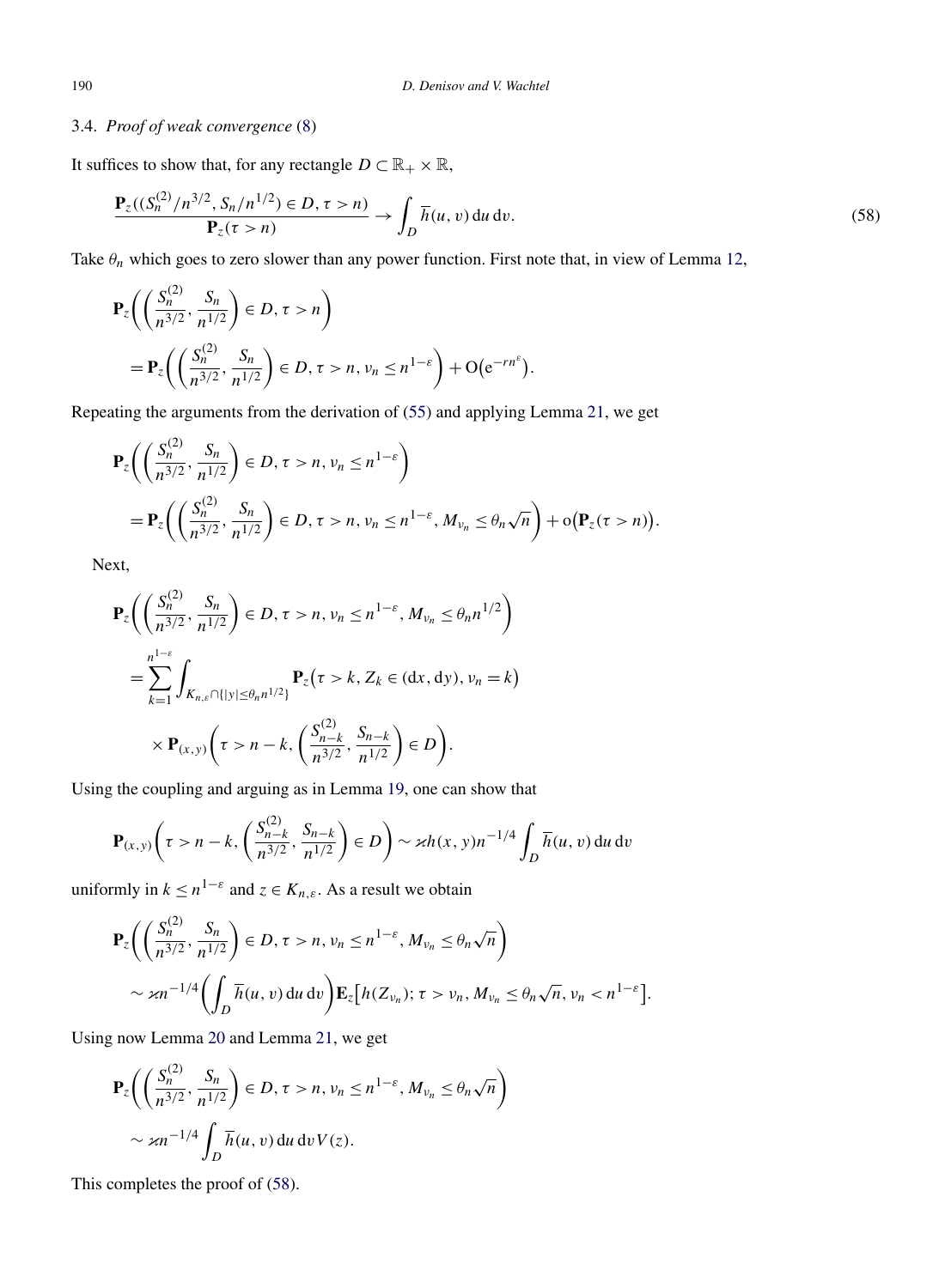# <span id="page-24-0"></span>3.5. *Proof of Proposition* [4](#page-3-0)

The proof follows closely the proof of Lemma [11.](#page-12-0) Recalling [\(30\)](#page-12-0), we get

$$
\mathbf{E}_z[h(Z_n); \tau > n] = h(z) + \mathbf{E}_z \left[\sum_{l=0}^{\tau-1} f(Z_l); \tau \leq n\right] + \sum_{l=0}^{n-1} \mathbf{E}_z[f(Z_l); \tau > n].
$$

Thus, it is sufficient to prove that

$$
\mathbf{E}_{z}\left[\sum_{l=1}^{\tau-1}|f\left(Z(l)\right)|\right]<\infty.\tag{59}
$$

Indeed, the dominated convergence theorem then implies that

$$
\mathbf{E}_{z}\left[\sum_{l=0}^{\tau-1}f\big(Z(l)\big);\,\tau_{x}\leq n\right]\to\mathbf{E}_{z}\left[\sum_{l=0}^{\tau-1}f\big(Z(l)\big)\right]
$$

and

$$
\left|\sum_{l=0}^{n-1} \mathbf{E}_z[f(Z(l)); \tau > n]\right| \leq \mathbf{E}_z\left[\sum_{l=0}^{\tau-1} |f(Z(l))|; \tau > n\right] \to 0
$$

since  $\tau$  is finite a.s. Then, as  $n \to \infty$ ,

$$
\mathbf{E}_z[h(Z_n); \tau > n] \to h(z) + \mathbf{E}_z \sum_{l=0}^{\tau-1} f(Z_l) = V(z),
$$

which proves the desired representation.

To prove (59) we use the fact that we have already proved that

$$
\mathbf{P}_z(\tau > n) \sim V(z) n^{-1/4}.
$$

We split (59) into three parts,

$$
\mathbf{E}_{z} \sum_{l=0}^{\tau-1} |f(Z_{l})| = f(z) + \sum_{l=1}^{\infty} \mathbf{E}_{z}[|f(Z_{l})|; \tau > l]
$$
  
=  $f(z) + \sum_{l=1}^{\infty} \mathbf{E}_{z}[|f(Z_{l})|; |S_{l}^{(2)}|, |S_{l}| \le 1, \tau > l]$   
+  $\sum_{l=1}^{\infty} \mathbf{E}_{z}[|f(Z_{l})|; |S_{l}^{(2)}|^{1/3} > |S_{l}|, \tau > l]$   
+  $\sum_{l=1}^{\infty} \mathbf{E}_{z}[|f(Z_{l})|; |S_{l}^{(2)}|^{1/3} \le |S_{l}|, \tau > l]$   
=:  $f(z) + \Sigma_{1} + \Sigma_{2} + \Sigma_{3}$ .

Repeating the arguments from the proof of Lemma [11,](#page-12-0) one obtains easily

$$
\Sigma_1 + \Sigma_3 \le C(z).
$$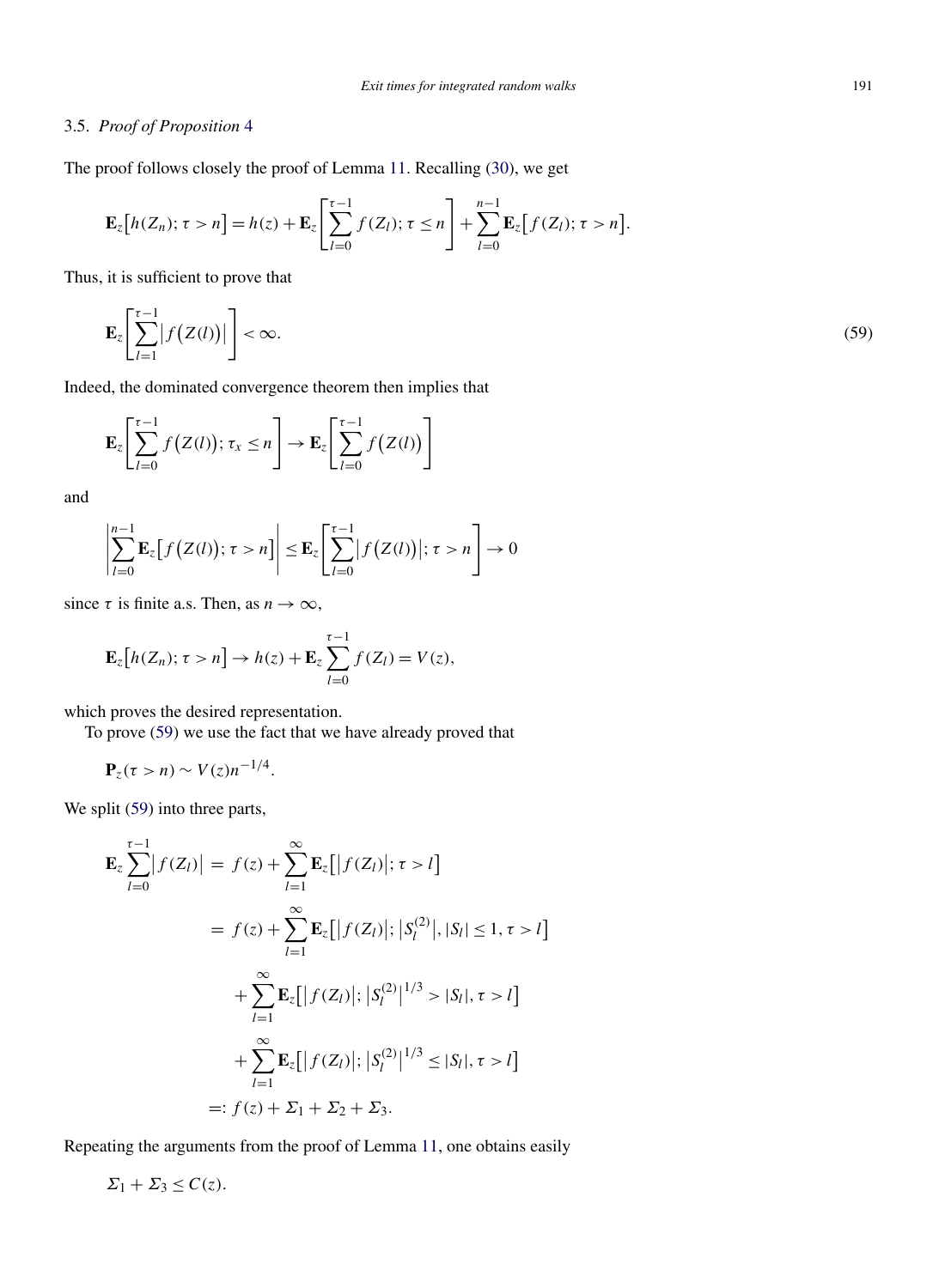<span id="page-25-0"></span>Further, by Lemma [7,](#page-8-0)

$$
\Sigma_2 \leq C \sum_{l=1}^{\infty} \mathbf{E}_z \Big[ |S_l^{(2)}|^{-1/2 - \delta/3}, \tau > l \Big]
$$
  
\n
$$
\leq C \sum_{l=1}^{\infty} \mathbf{P}_z(\tau > l/2) \sup_{\tilde{z}} \mathbf{E}_{\tilde{z}} \Big[ |S_{l/2}^{(2)}|^{-1/2 - \delta/3} \Big]
$$
  
\n
$$
\leq C(z) \sum_{l=1}^{\infty} l^{-1/4} \sum_{j=1}^{\infty} \sup_{\tilde{z}} \mathbf{E}_{\tilde{z}} \Big[ |S_{l/2}^{(2)}|^{-1/2 - \delta/3}; j \leq |S_{l/2}^{(2)}| \leq j+1 \Big]
$$
  
\n
$$
\leq C(z) \sum_{l=1}^{\infty} l^{-1/4} \Big( \sum_{j=1}^{l^{3/2}} j^{-1/2 - \delta/3} \sup_{\tilde{z}} P_{\tilde{z}}(j \leq |S_{l/2}^{(2)}| \leq j+1) + l^{3/2(-1/2 - \delta/3)} \sup_{\tilde{z}} P_{\tilde{z}} \Big( |S_{l/2}^{(2)}| > l^{3/2} \Big) \Big).
$$

Now we use the second concentration inequality from Lemma [9](#page-11-0) to get an estimate

$$
\sup_{\tilde{z}} P_{\tilde{z}}(j \leq |S_l^{(2)}| \leq j+1) \leq C l^{-3/2}.
$$

Then,

$$
\Sigma_2 \le C(z) \sum_{l=1}^{\infty} l^{-1/4} \left( l^{-3/2} \sum_{j=1}^{l^{3/2}} j^{-1/2 - \delta/3} + l^{-3/4 - \delta/2} \right)
$$
  

$$
\le C(z) \sum_{l=1}^{\infty} l^{-1 - \delta/2} \le C(z).
$$

This proves that the sum [\(59\)](#page-24-0) is finite.

#### **Acknowledgements**

The authors are grateful to the anonymous referee for a number of valuable comments and suggestions.

# **References**

- [1] M. Abramowitz and I. A. Stegun, eds. *Handbook of Mathematical Functions Formulas, Graphs and Mathematical Tables*. Dover Publications Inc., New York. 1992. Reprint of the 1972 edition.
- [2] F. Aurzada and S. Dereich. Universality of asymptotics of the one-sided exit problem for integrated processes. *Ann. Inst. Henri Poincaré Probab. Stat.* **49** (2013) 236–251. [MR3060155](http://www.ams.org/mathscinet-getitem?mr=3060155)
- [3] F. Aurzada, S. Dereich and M. Lifshits. Persistence probabilities for an integrated random walk bridge. Available at [arXiv:1205.2895](http://arxiv.org/abs/arXiv:1205.2895), 2012.
- [4] F. Caravenna and J.-D. Deuschel. Pinning and wetting transition in *(*1 + 1*)*-dimensional fields with Laplacian interaction. *Ann. Probab.* **36** (2008) 2388–2433. [MR2478687](http://www.ams.org/mathscinet-getitem?mr=2478687)
- [5] A. Dembo, J. Ding and F. Gao. Persistence of iterated partial sums. *Ann. Inst. Henri Poincaré Probab. Stat.* **49** (2013) 873–884. Available at [arXiv:1205.5596](http://arxiv.org/abs/arXiv:1205.5596).
- [6] D. Denisov and V. Wachtel. Conditional limit theorems for ordered random walks. *Electron. J. Probab.* **15** (2010) 292–322. [MR2609589](http://www.ams.org/mathscinet-getitem?mr=2609589)
- [7] D. Denisov and V. Wachtel. Random walks in cones. *Ann. Probab.* To appear. Available at [arXiv:1110.1254,](http://arxiv.org/abs/arXiv:1110.1254) 2011.
- [8] O. Friedland and S. Sodin. Bounds on the concentration function in terms of the Diophantine approximation. *C. R. Math. Acad. Sci. Paris* **345** (2007) 513–518. [MR2375113](http://www.ams.org/mathscinet-getitem?mr=2375113)
- [9] P. Groeneboom, G. Jongbloed and J. A. Wellner. Integrated Brownian motion, conditioned to be positive. *Ann. Probab.* **27** (1999) 1283–1303. [MR1733148](http://www.ams.org/mathscinet-getitem?mr=1733148)